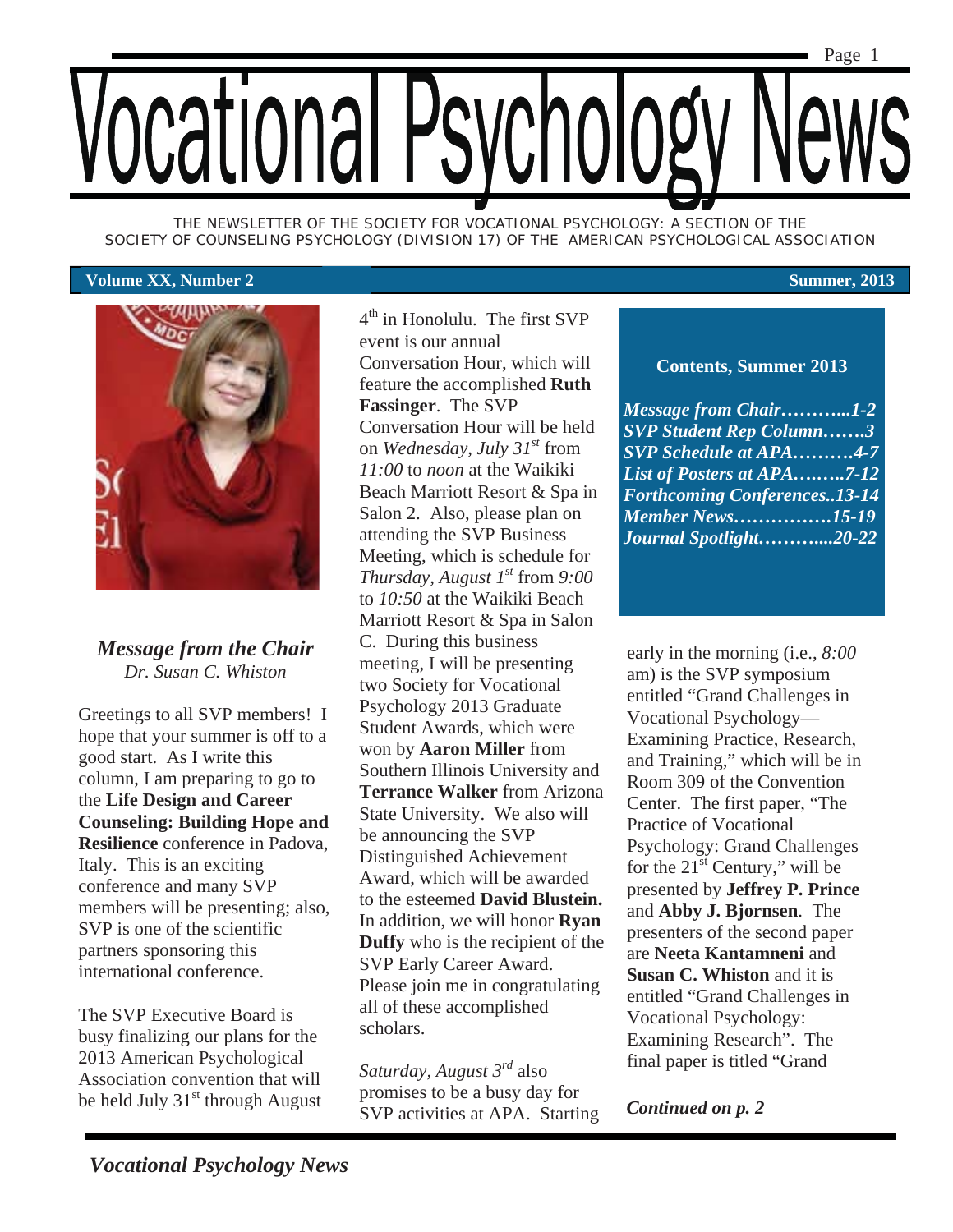### *Continued from p. 1*

Challenges in Vocational Psychology Training" and the presenters are **Cindy L. Juntunen** and **Erin L. Martin**. The discussant for this excellent symposium will be **Saba R. Ali**. At *noon* on *Saturday*, please plan on joining other SVP members and students in a reception that will feature student posters. While you are enjoying interacting with student scholars, you can also enjoy food and drinks at the reception, which will be held at the Waikiki Beach Marriott Resort & Spa in Salon 1. As I hope you can see, there are many exciting SVP events scheduled for APA and I hope you can attend many of these events.

In addition to the APA events described above, there are numerous other symposia, presentations, and poster sessions presented by SVP members. Some of these presentations are listed later in this newsletter. Please check out the full APA convention schedule, which is now online in order to attend these important presentations.

A joint project between the Society for Vocational Psychology and the National Career Development Association has recently come to fruition. This joint project resulted in a white paper entitled *The Impact of Career Interventions: Preparing our Citizens for 21st Century Jobs*  written by myself and David Blustein with the assistance of Scott Solberg and Julia Porter.

The paper overviews the effectiveness of career interventions and it is designed to be shared with policy makers and other constituents. This paper was prepared in part to recognize NCDA's  $100^{\text{th}}$ Anniversary and will be distributed to both SVP and NCDA members.

Initial planning for the next **SVP conference** to be held in **Coimbra, Portugal** has begun. The conference is tentatively scheduled to begin with a reception for SVP members on the evening of July 14, 2014. The conference will then take place on July  $15<sup>th</sup>$  and  $16<sup>th</sup>$ . Coimbra is a charming town in Portugal and I would encourage all SVP members to start saving for this memorable conference.

The SVP Executive Board is open to new initiatives and projects so please send any suggestions or feedback to me at swhiston@indiana.edu. I look forward to hearing from you and have a wonderful summer!

*Sue* 

### **SVP LISTSERV**

If you are interested in communicating with SVP members, but are unsure of the best way to do this, please consider the SVP listserv as a means of communicating important information such as upcoming conferences or presentations, generate discussion, and to stay on top of the latest SVP developments. Additionally, the listserv is the means by which we disseminate our biannual newsletter. Please inform your colleagues who are members of SVP and have not yet signed up for the listserv to do so.

The SVP listserv address is:

DIV17SVP@lists.apa.org

You can join by simply sending an email to the listserv administrator, Bill Stilwell, at westil3@pop.uky.edu.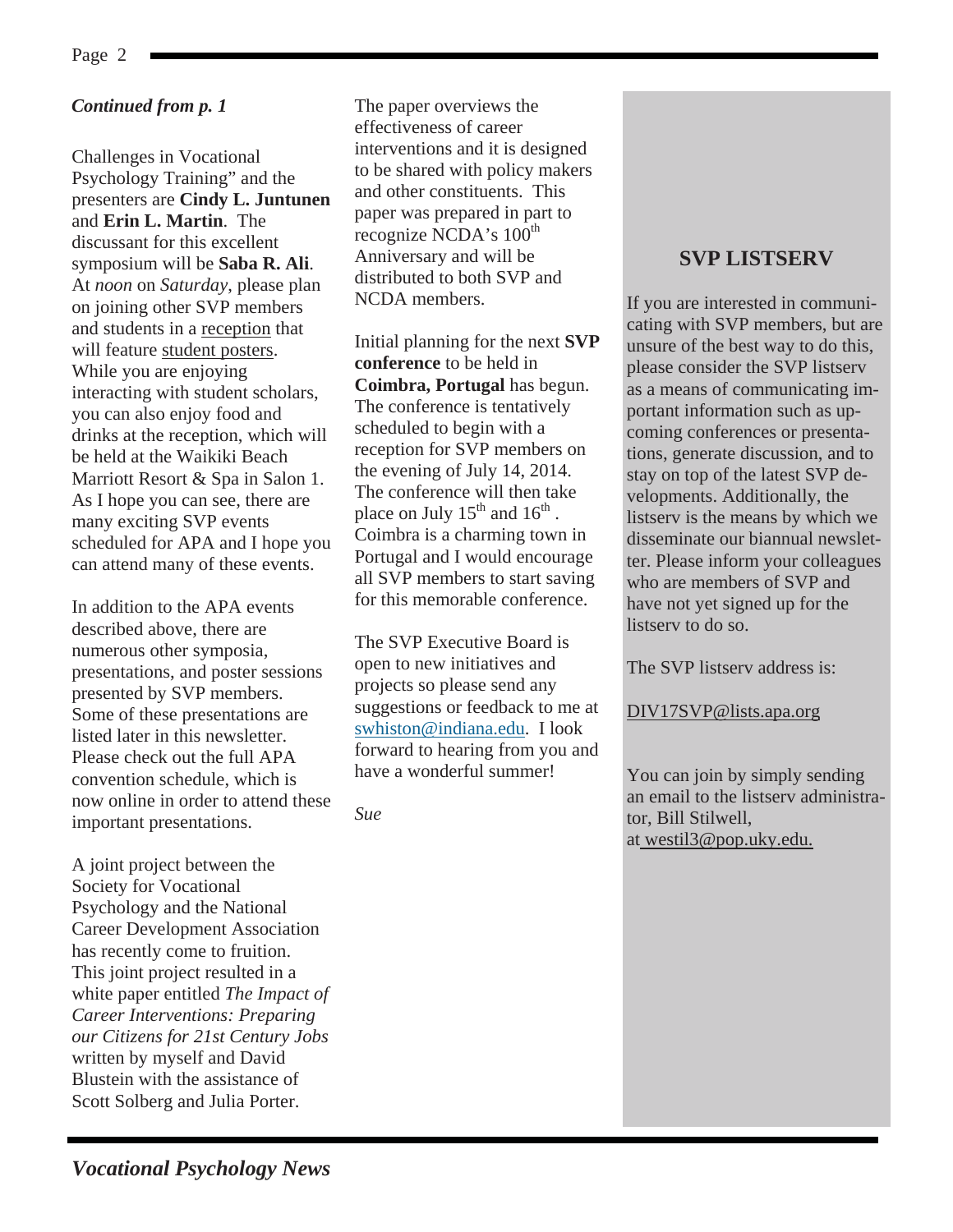### *Message from SVP Student Representatives*

*Brian Stevenson and Sarah C. Michalos-Rispinto* 

Greetings to all Society for Vocational Psychology members! As your graduate student representatives, nothing makes us happier than to see graduate students getting involved in SVP activities! We would like to commend the many graduate students who have taken the extra step to participate in SVP related activities.

It is great to see so many graduate students participating in the SVP student poster session for the upcoming APA Hawaii convention! We encourage everyone, professional and student alike, to stop by the SVP student poster session while in Honolulu to check out the latest research being done by the SVP graduate



*Sarah C. Michalos-Rispinto, M.A., P.C. Cleveland State University* 



*Brian Stevenson, M.A. University of California—Santa Barbara*

students. It is also wonderful to see all of the sophisticated and cutting-edge vocational research that SVP graduate students submitted for the SVP graduate student research awards. Indeed, SVP graduate students are making a big impact in the field through their numerous research endeavors!

We would also like to congratulate, Colleen McCarthy on her appointment as the newest SVP student representative to the executive board! Colleen is currently a graduate student in counseling psychology at the University of Oregon, and has a strong background in vocational psychology and career development. On behalf of the entire board, we welcome Colleen and say 'thank you' for your dedication to the field!

Lastly, our push to increase graduate student membership in SVP has definitely not ended! This upcoming fall, your student representatives will be sending out recruitment announcements to DCT's of counseling psychology programs all across the country! If you know of any graduate students interested in vocational or career-related psychology, please encourage them to join our society! If you are a current graduate student reading this newsletter, and you are not a member of SVP, don't wait any longer to join!

**Winter 2014 Edition of Vocational Psychology News**

Send your news, notes, and newsletter articles as a word document attachment to: Kimberly Howard at: **khoward@bu.edu** 

**Deadline for summer issue: 12/31/13**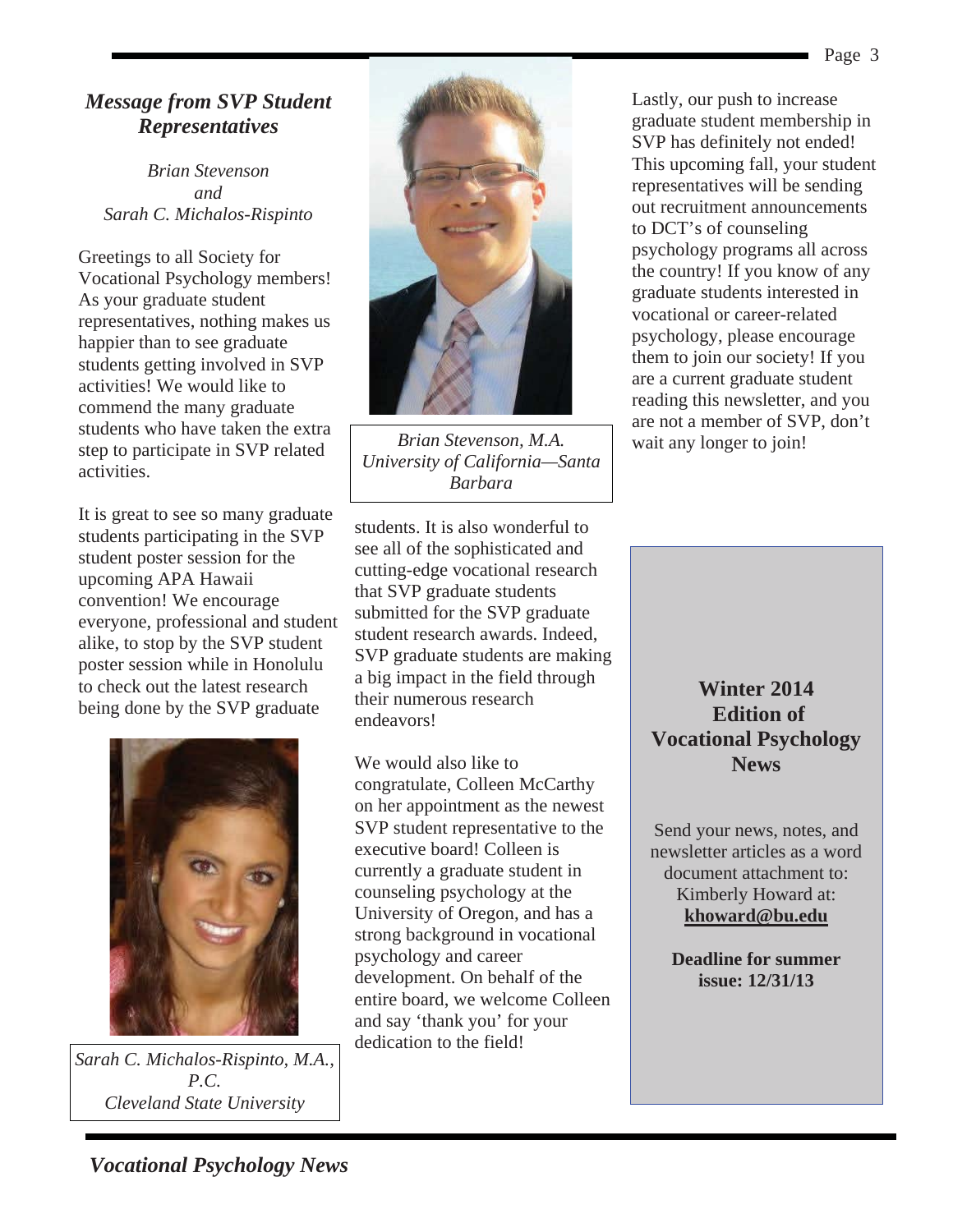Page 4

PSYCHOLOGICAL ASSOCIATION **NVENTIO**  $\overline{a}$ OLULU, HAWAI'I • JULY 31-AUGUST 4, 201

# **SVP Events & Related Programming at the APA Convention**

**Wednesday, July 31st** 

11:00AM - 12:00PM **SVP Conversation Hour: Ruth Fassinger**  Waikiki Beach Marriott Resort & Spa in Salon 2

11:00AM - 11:50AM **Poster Session: Women in Multiple Contexts---Sexuality, Career Success, and Feminist Identity**  Convention Center, Kamehameha Exhibit Hall (see p. 7-8 for list of posters)

12:00PM - 12:50PM **Poster Session: Vocational and Career Development**  Convention Center, Kamehameha Exhibit Hall (see p. 9-11 for list of posters)

**Thursday, August 1st**

8:00AM - 8:50AM *SVP Executive Board Meeting*  Waikiki Beach Marriott Resort & Spa in Salon 1

8:00AM - 8:50AM *Centralizing Unemployment in Vocational Theory, Research, and Practice*  Convention Center, Room 319B

**Chair:** Mindi N. Thompson

- *Ending the Cycle: Grounded Theory Exploration of Undergraduate Experiences of Vicarious Unemployment* by Mindi N. Thompson, Rachel Nitzarim & Pa Her
- *Work and Family in the Life of Unemployed Adults* by Rachel Gali Cinamon, Sharon Yaniv & Hanoch Flum
- *From Job Support to Personless Kiosks: Employment Counseling and Helping Get People Back to Work*  by Saba Rasheed Ali

**Discussant:** David L. Blustein

9:00AM - 10:50AM *SVP Business Meeting*  Waikiki Beach Marriott Resort & Spa in Salon C

*Vocational Psychology News*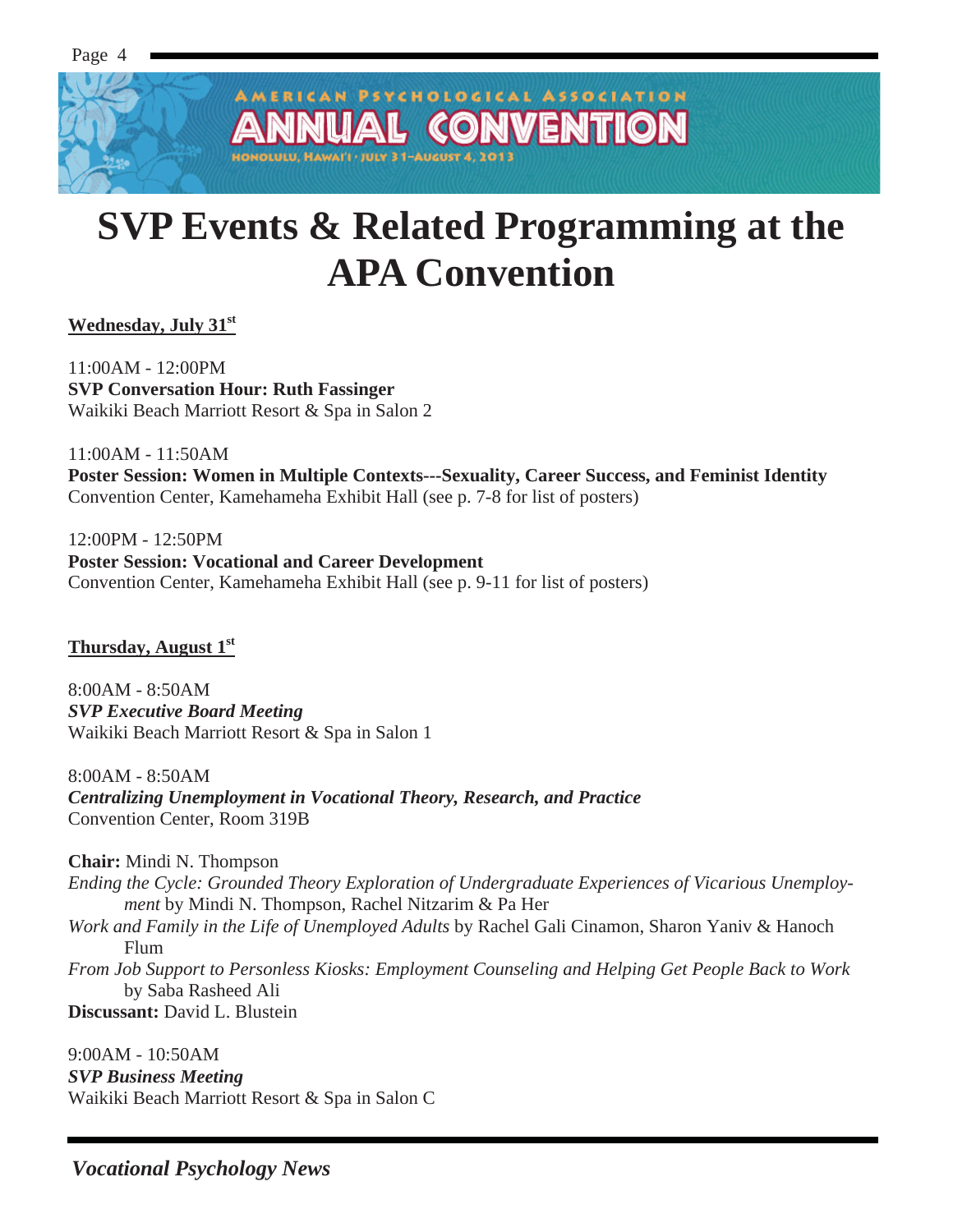

### **Friday, August 2nd**

9:00AM - 9:50AM *New Frontiers of Calling and Meaningful Work---Challenges and Opportunities*  Convention Center, Room 314

OLULU, HAWAI'I · JULY 31-AUGUST 4, 20

**Chair:** Bryan J. Dik

*Conceptualization and Measurement of Calling in Chinese Culture* by Chunyu Zhang, Bryan J. Dik, Jia Wei & Jinfu Zhang *Disentangling the Link Between Perceiving a Calling and Living a Calling* by Ryan J. Duffy, Kelsey L. Autin & Bryan J. Dik *Is Meaningful Work a Luxury? Experiences of Lower-Social-Status Individuals* by Yerin Shim, Bryan J. Dik, Arissa Fitch-Martin, Maeve O'Donnell & Michael F. Steger *Meaningful Work: An Ethical Obligation for Vocational Psychology?* by Michael F. Steger

AMERICAN PSYCHOLOGICAL ASSOCIATION

GO

**VVENTIOI** 

12:00PM - 12:50PM *Leona Tyler Award*  Convention Center, Room 316C

*Women Pursuing Careers: Then and Now* by Lucia A. Gilbert

1:00PM - 1:50PM *Project HOPE---Health Occupations, Preparation, and Exploration for Rural Underserved Students*  Convention Center, Room 323C

**Chair:** Saba Rasheed Ali *Project HOPE: Program Overview* by Tina Hoffman & Miranda Verry *Evolution of the HOPE Program* by Mollie Burke & Dominique Brooks *Project HOPE Measurement Issues* by Staci Fosenburg, Meaghan Rowe-Johnson & Saba Rasheed Ali *Effectiveness of Project HOPE With Different Cultural Groups* by Michelle Nanji, LaNeisha Waller & Ana Magallanes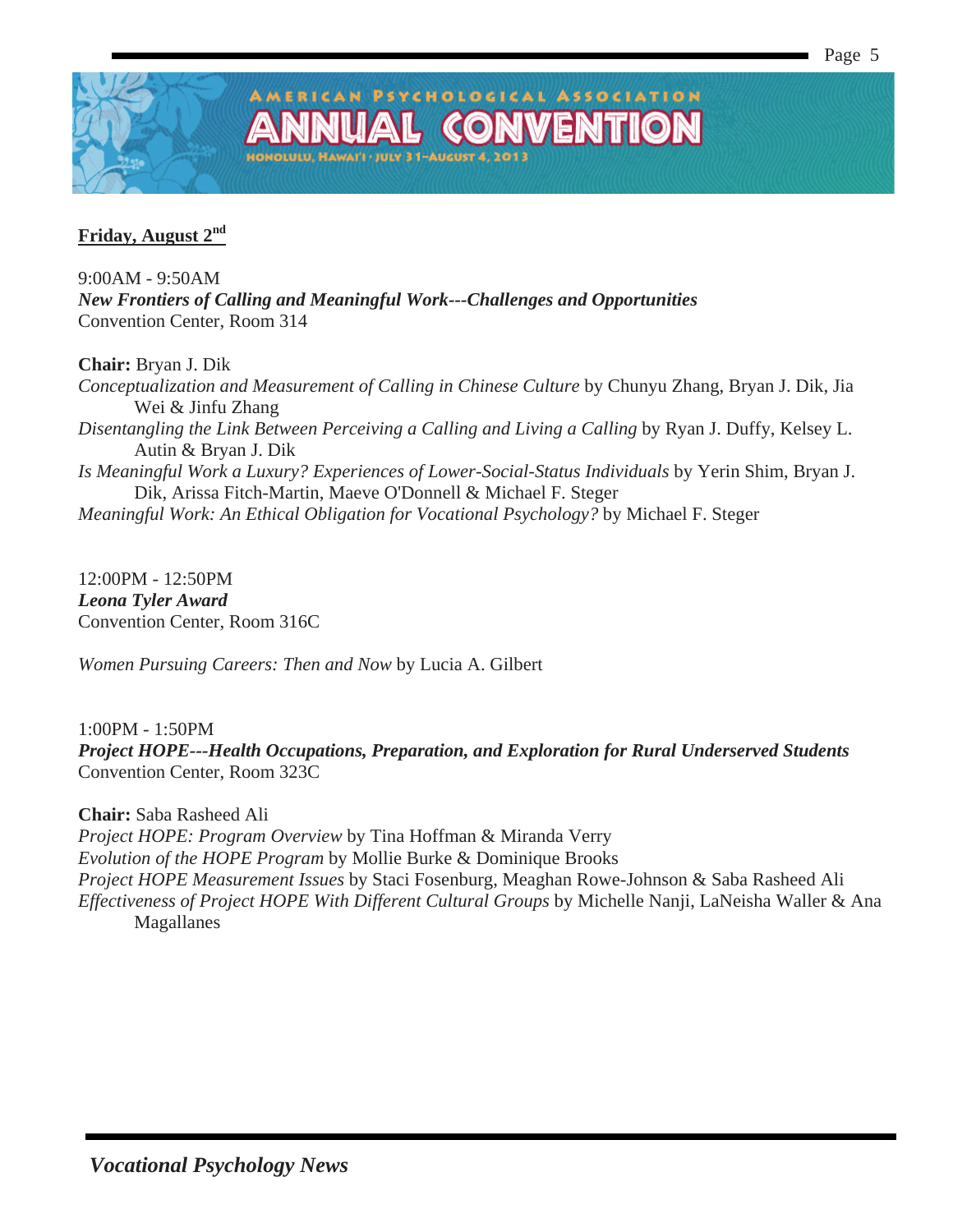### PSYCHOLOGICAL ASSOCIATION **VVENTIO CO**

ONOLULU, HAWAI'I . JULY 31-AUGUST 4, 2013

### **Saturday, August 3rd**

8:00AM - 8:50AM

*Grand Challenges in Vocational Psychology---Examining Practice, Research, and Training*  Convention Center, Room 309

**Chair:** Susan C. Whiston

*The Practice of Vocational Psychology: Grand Challenges for the 21st Century* by Jeffrey P. Prince & Abby L. Bjornsen *Grand Challenges in Vocational Psychology: Examining Research* by Neeta Kantamneni & Susan C. Whiston *Grand Challenges in Vocational Psychology* Training by Cindy L. Juntunen & Erin L. Martin **Discussant:** Saba Rasheed Ali

11:00AM - 11:50AM *Thorny Issues in Vocational Interest Assessment*  Convention Center, Room 323A

**Chair:** Terence J.G. Tracey *Problems With Single-Interest Scales: Implications of the General Factor* by Terence J.G. Tracey *Methods of Examining Person--Environment Congruence and Their Relation to Vocational Outcomes* by Kerrie G. Wilkins *Vocational and Personality Assessment in Children* by Sandro M. Sodano & Paul A. Gore, Jr.

12:00PM-1:00PM *SVP Reception and Student Poster Session*  Waikiki Beach Marriott Resort & Spa in Salon 1

(see p. 12 for a list of posters)

*This event made possible by a generous gift from* 



**Changing Lives.**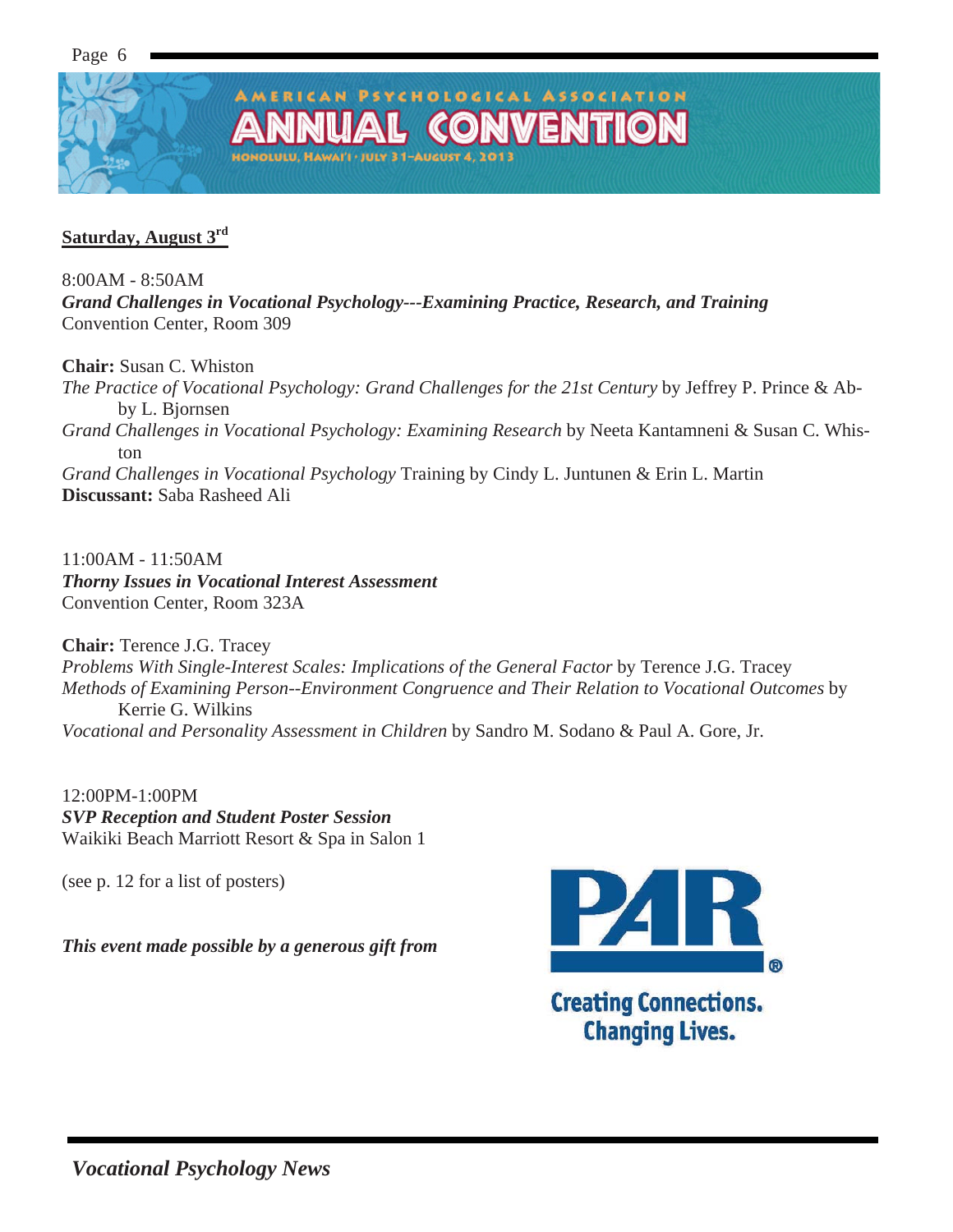

### **Sunday August 4th**

8:00AM - 8:50AM *A Regional Health Care Pipeline---Synergizing Vocational Psychology and Educational Science*  Convention Center, Room 327

**AMERICAN PSYCHOLOGICAL ASSOCIATION** 

GO

**IOLULU, HAWAI'I · JULY 31-AUGUST 4, 201** 

**VVENTIOI** 

**Co-Chairs:** Erik J. Porfeli & Justin C. Perry

*Establishing a Regional School to Health Care Workforce Pipeline* by Erik J. Porfeli *K-12 Perspective: Seeking and Preparing Students for Postsecondary Health Care Degree Pathways* by Justin C. Perry *Baccalaureate to Medical School Pathways: Innovations in Recruitment and Pre-Med Training* by Gina Z. Weisblat & Ingrid K. Weigold

**Discussant:** Vladimir B. Skorikov

11:00AM - 11:50AM *From STEM to STEAM---Challenges in Guiding Creative Students Into Scientific Careers*  Convention Center, Room 303B

**Chair:** Barbara A. Kerr *The Need for Innovators in STEM* by Rena Subotnik *Profiles of Creative Adolescents With Dual Interests in Arts and Sciences* by Robyn A. McKay & M. Alexandra Vuyk *Avoiding the Pitfalls of Recruiting Artists Into STEM* by Barbara A. Kerr & Scott Barry Kaufman

### **List of Posters**

**Wednesday, July 31st** 11:00AM - 11:50AM

**Poster Session: Women in Multiple Contexts---Sexuality, Career Success, and Feminist Identity**  Convention Center, Kamehameha Exhibit Hall

*Work of Women: A Qualitative Study of Paid Work and Unpaid Care Work of Korean Women With Children* (E-11) by Ae Kyung Jung

*Comparative Study of Career Variables Among Self-Construal Latent Classes of Female Students in Korea* (E-12) by Yang-Hee Kim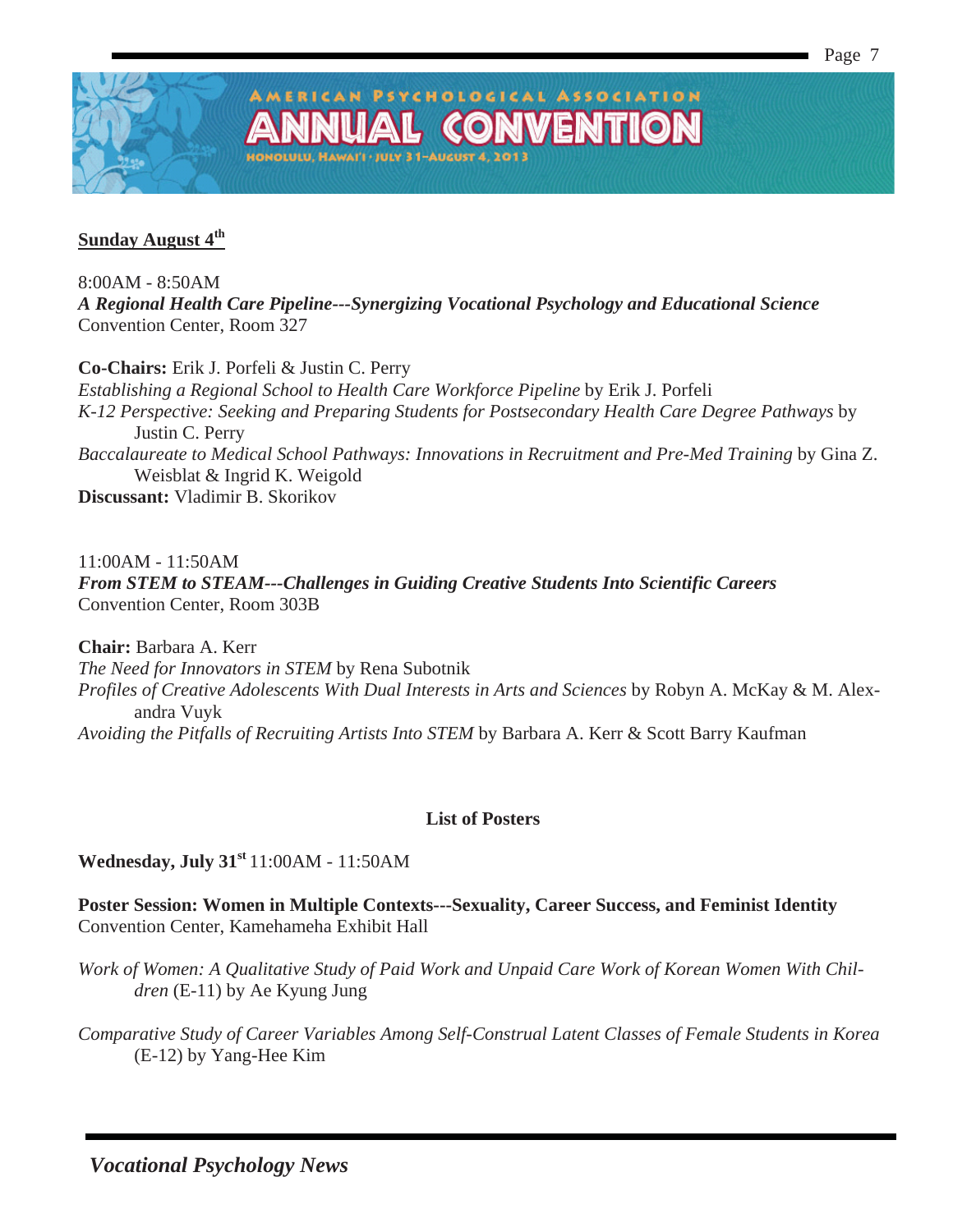

### AMERICAN PSYCHOLOGICAL ASSOCIATION L CONVENTIOI NOLULU, HAWAI'I . JULY 31-AUGUST 4, 2011

- *Gender Career Stereotypes at Single Sex and Coeducational Institutions* (E-13) by Richard G. Keen, Stefanie M. Keen, Mary Rachel Scott, Jennifer Kelly, Monica L. McCoy, Tracy Ksiazak & Courtney Robinson
- *Career Aspirations and Multiple-Role Planning of College Females* (E-14) by Melissa K. Goates-Jones, Lisa L. Leavitt & Ashley Rencher
- *Obligatory Success: Black Women's Reflections on Motivation and Coping in College* (E-15) by Morgan R. Conley & Rachelle Winkle-Wagner
- *Traditional Gender Background and the Coping of First-Generation Doctoral Women Students* (E-16) by Emily Porter & Lia Softas-Nall
- *Math Stereotype Threat Among Women in Math-Intensive Majors* (E-17) by Devi Deviyanti, Silvia S. Canetto & Paul R. Hernandez
- *Is Single-Sex Schooling Associated With More Positive Math Attitudes Among Girls?* (F-1) by Nicole M. Else-Quest & Oana Peterca
- *African American Female Undergraduate Student Career Commitment and Retention in STEM* (F-2) by Carmen B. Bucknor, Marie S. Hammond &, Keith Hargrove, William F. Hayslett, Amy B. Berman, Calisha Brooks & Kristeena G. Jenkins
- *Social-Cognitive Predictors of the Academic Performance and Persistence of Engineering Majors* (F-3) by Hang-Shim Lee, Lisa Y. Flores, Rachel L. Navarro & Marlen Kangui-Munoz
- *Women Supporting Women: Breaking Barriers Within Science Organizations* (F-4) by Kimber A. Saville, Lindsey K. Watson, Amy Wharton & Michael M. Morgan
- *Expressions of Pride: Negative Consequences for Female Job Applicants* (F-5) by Sarah L. Hutson-Comeaux & Kinsey B. Bryant-Lees
- *Masculine Hegemony Within Institutional Culture: Sex Differences in Climate Perceptions* (F-6) by Melanie C. Page
- *Sexism and Stereotypes: Are All Women Leaders Seen the Same?* (F-7) by Dalia Ducker & Natalie Porter
- *Forget About It: Recall of Political Platforms of Women Candidates* (F-8) by Michele L. Haley & Natalie Porter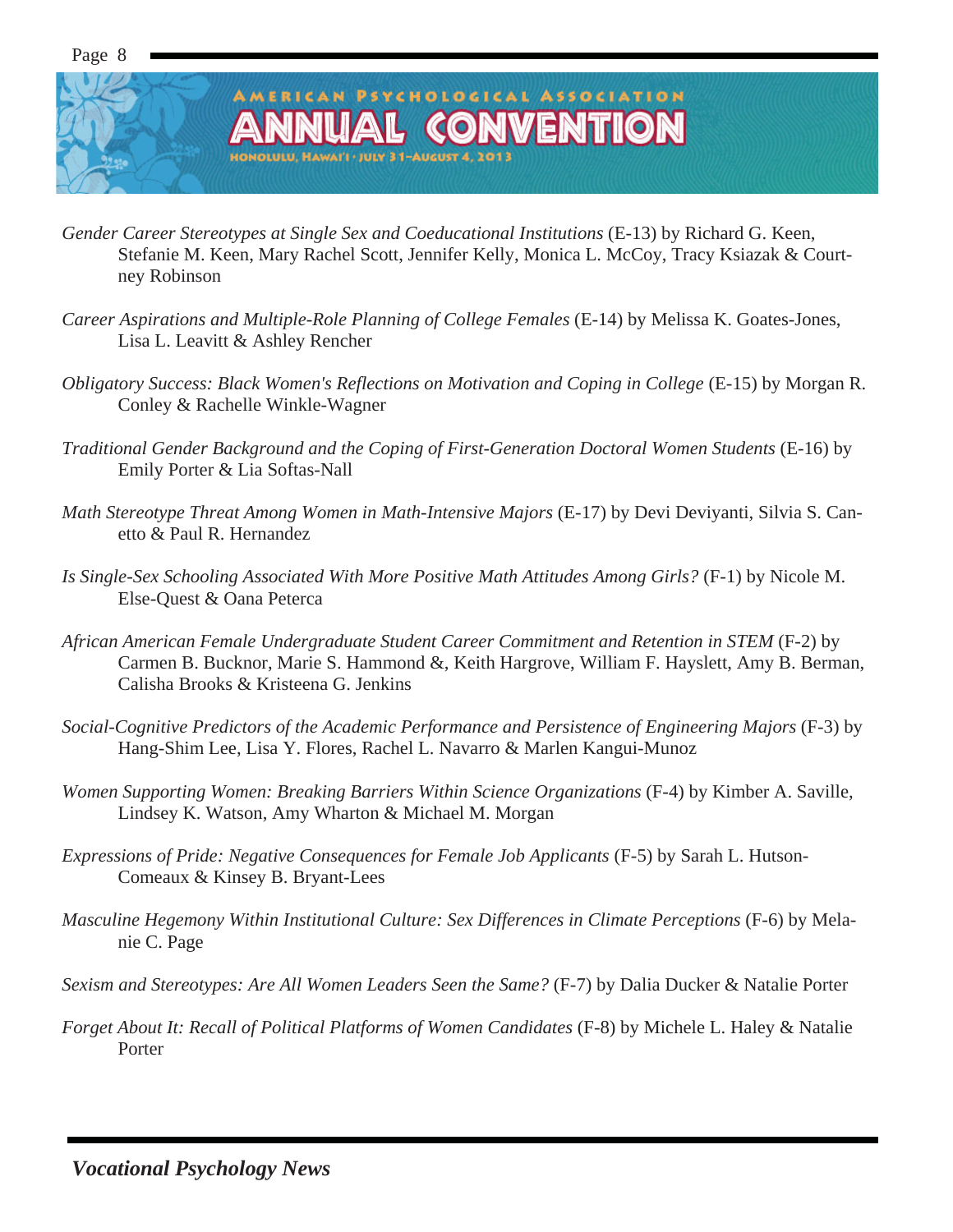

**Wednesday, July 31st** 12:00PM - 12:50PM

### **Poster Session: Vocational and Career Development**

Convention Center, Kamehameha Exhibit Hall

*Predicting Career Interests of Hispanic High School Students: A Test of Social-Cognitive Career Theory* (D -1) by Qi Ding & Levon T. Esters

AMERICAN PSYCHOLOGICAL ASSOCIATION

**IOLULU, HAWAI'I · JULY 31-AUGUST 4, 201** 

**CONVENTIOI** 

- *Testing the Bidirectional Relationship Between Interests and Self-Efficacy Among New Zealand Secondary Vocational Education Students* (D-2) by Qi Ding & Levon T. Esters
- *The Four-Factor Model of Career Indecision in Italian Adolescents* (D-3) by Andrea L. Carr, Laura Nota, Lea Ferrari, Salvatore Soresi, Jessica Stegmaier, Meghan Roche, James Wade & Steven D. Brown
- *Intersecting Identities: The Role of Privilege and Oppression in Unemployment* (D-4) by Saliha Kozan, Alice C. Connors-Kellgren, Bailey L. Rand & David L. Blustein
- *Roles of Personal, Contextual, and Cognitive Factors in the Career Aspirations of Women (D-5) by Kayi* Hui, Sarah Piontkowski, Trisha L. Raque-Bogdan, Margaretha S. Lucas & Matthew J. Miller
- *A Relational Perspective on Understanding and Coping With Unemployment* (D-6) by Alice C. Connors-Kellgren, Saliha Kozan, Bailey L. Rand & David L. Blustein
- *Career Adaptability and Personal Growth Initiative: A Moderated Mediation Model* (D-7) by Matthew W. Ashton & Christine Robitschek
- *Career Development of Asian American Female Visual Artists* (D-8) by Sharon Lee, Christina S. Louie, Yi-Ting Cheng, Munni Deb, Christopher Nguyen & Saba Rasheed Ali
- *Influence of Ethnic Identity and Meaning in Life on Career Decision-Making Self-Efficacy* (D-9) by Jioni A. Lewis, Mrinalini A. Rao, Trisha L. Raque-Bogdan & Sharon Lee
- *Resilience and Career Decision-Making Profile With Career Decision-Making Difficulties* (D-10) by Yun-Jeong Shin & Kevin R. Kelly
- *Understanding the Mediation Mechanism Between Calling and Career Adaptability* (D-11) by Yun-Jeong Shin
- *Concept Mapping the Highly Educated and Married South Korean Women's Career Persistent Motivations* (D-12) by Minsun Kim & Young Seok Seo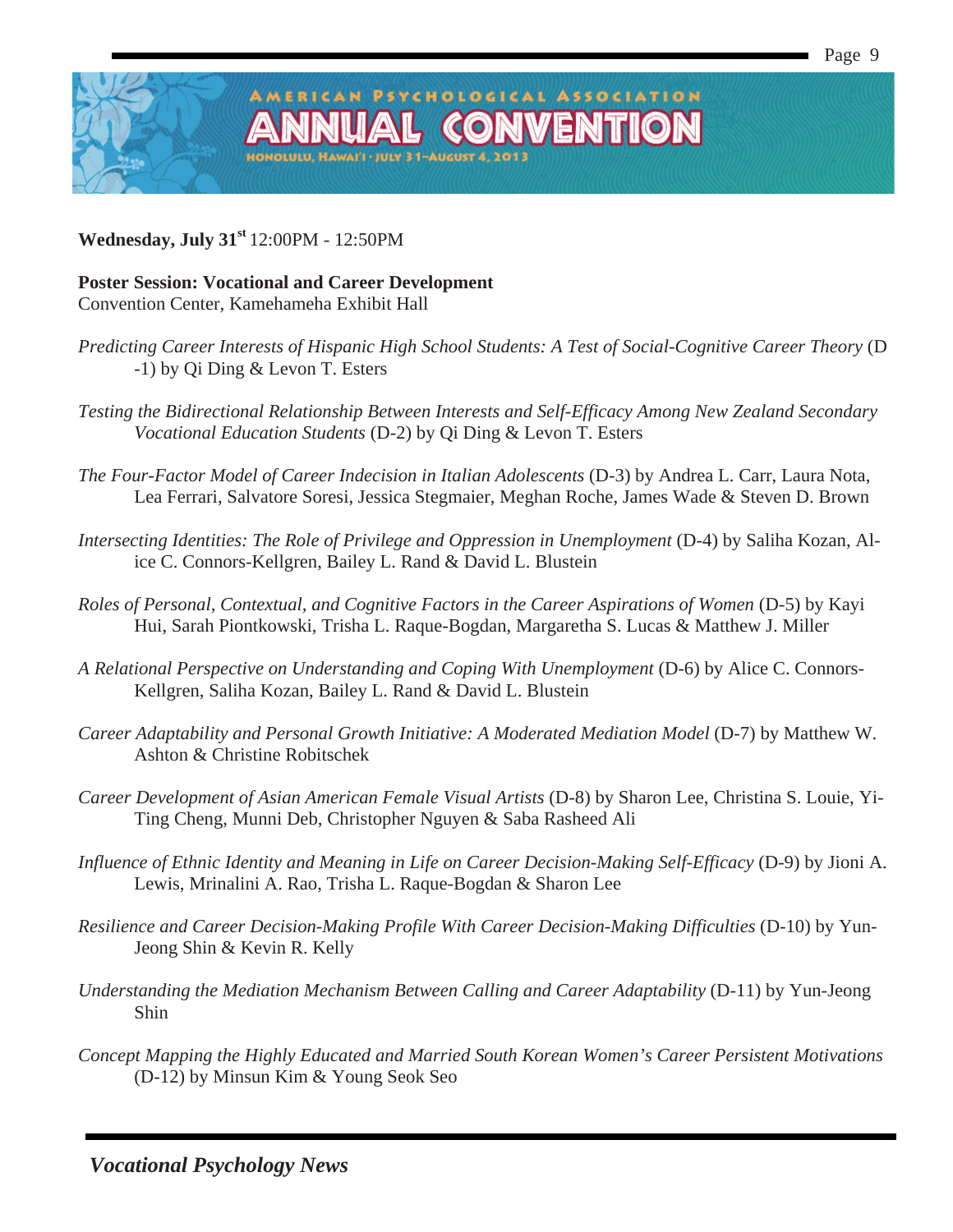### AMERICAN PSYCHOLOGICAL ASSOCIATION L CONVENTIO ONOLULU, HAWAI'I · JULY 31-AUGUST 4, 2013

- *Career Transition Needs of Women Veterans* (D-13) by Gina Zanardelli, Ryan Stocker & Kristin M. Perrone-McGovern
- *Self-Esteem and Life Satisfaction of Unemployed Adults: Effect of Gender and Motivational Pattern* (D-14) by Joaquim A. Ferreira, Raquel A. Freitas & Eduardo R. Santos
- *Exploring Academic and Vocational Aspirations Among Chinese Immigrant Young Adults* (D-15) by Ariane Ling, Sumie Okazaki & Ming Tu
- *Career Decision Making During the Transition to Motherhood* (D-16) by Michal Gross Spector & Rachel Gali Cinamon
- *Perceptions of Culture in Research Mentoring: Implications for Broadening STEMM Career Pursuits* (D-17) by Angela M. Byars-Winston, Ross Benbow, Christine Pfund, Patrice Leverett & Janet Branchaw
- *Ex-Offender Career Decision Self-Efficacy* (E-1) by Thomas W. Westerling, Julie M. Koch, Travis Mitchell & Julie G. Clark
- *Understanding Hope As a Motivating Factor in Undergraduate Students' Academic and Career Development* (E-2) by Mindi N. Thompson, Pa Her & Rachel Nitzarim
- *Connecting Worlds: Exploring the Meaning of Work for Adults With Mental Illness* (E-3) by Uma C. Millner, Erna S. Rogers, Philippe Bloch, William Costa, Sharon Pritchard & Tracy Woods
- *A Longitudinal Social-Cognitive Model Tested With Latino and White Engineering Students* (E-4) by Rachel L. Navarro, Lisa Y. Flores, Rebecca Gonzalez & Hang-Shim Lee
- *Career Attitudes of College Students Soon to Graduate: A Mixed-Method Analysis* (E-5) by Evan J. Anderson, Femina P. Varghese, Maggie James, Krista Boncheff, Jasmyn Wilkins & Jordan Bullock
- *Contextual Influences on Academic and Career Development of High School Students* (E-6) by Morgan R. Conley, Nichole Shada, Neeta Kantamneni, Lawrence Chatters, Mary Hellwege & Jessica Tate
- *Contextual Influences on the Career Decisions of Asian American College Students* (E-7) by Neeta Kantamneni
- *Intersecting Social Identities: A Model for Career Counseling* (E-8) by Ae Kyung Jung & Mary J. Heppner

*Dimensions of Calling in Work and Life: Meaning in Life As a Mediator* (E-9) by Bryan J. Dik & Jina Ahn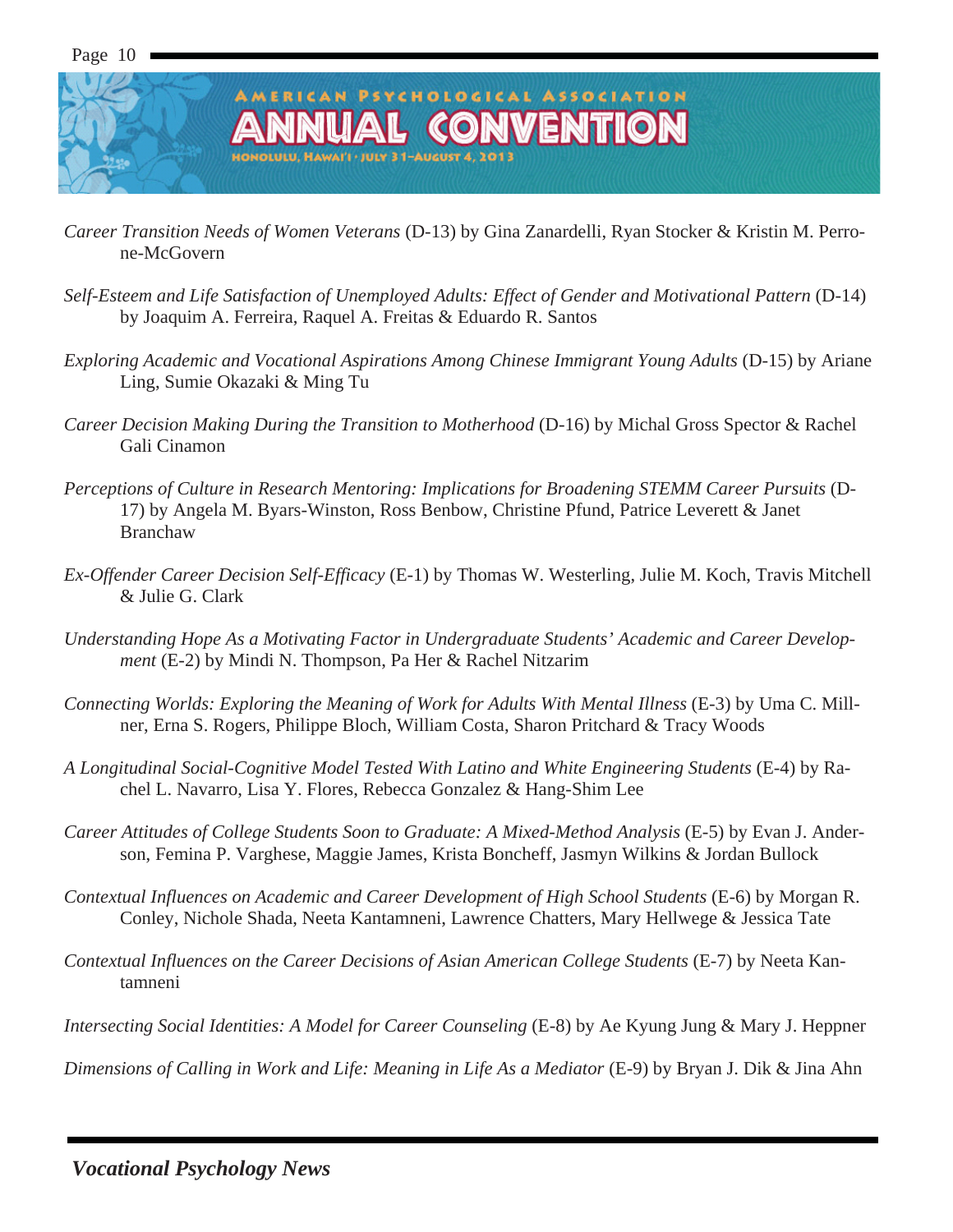

- *Predicting College Self-Efficacy and Educational Goals for Latina/o High School Students* (E-10) by Maria L. Berbery, Karen M. O'Brien & Maria L. Pappa
- *LGBQ Workplace Sexual-Identity Management: A Qualitative Study* (E-11) by Brittan Davis, Tiffany Williams & Donna E. Schultheiss
- *Effects of Psychological Distance on Working Mothers in the Work--Family Multiple-Role Conflict* (E-12) by Jamyoung Yi, Kay-Hyon Kim & Ara Lee
- *Internal and External Factors Affecting Workplace Disclosure of Sexual Orientation* (E-13) by Louren A. Reed & Melanie C. Leuty
- *An Interest-Based Taxonomy of College Majors* (E-14) by Megan N. Callahan & Patrick I. Armstrong
- *Role of Employment for Mothers of Children With ADHD* (E-15) by Elizabeth W. Sauber, Karen M. O'Brien & Andrea Chronis-Tuscano
- *Predictors of Math Interests Among Math-Liking Types* (E-16) by Sherri L. Turner, Shari N. Dade, Monica Froman-Reid & Marcuetta Williams
- *Predicting Job Satisfaction* (E-17) by Erin E. Hardin & James R. Donaldson
- *Role of Social Desirability in Predicting College Performance Using Noncognitive Variables* (F-1) by A.J. Metz, Andrew R. Fox, Laken D. Shirey, David M. Shirley & Qin Hu
- *Examination of the Relationship Between Training Variables and Multicultural Self-Efficacy* (F-2) by Marybeth Rigali-Oiler, Stephanie Chong, Terrance Walker & Sharon E. Robinson-Kurpius
- *Research Mentoring Experiences of Racial/Ethnic Minority Professional Psychology Doctoral Students* (F-3) by Donald E. Knight, Lonnie E. Duncan, Joseph R. Morris & Douglas Davidson
- *Psychology's Future: Female Doctoral Students' Career and Leadership Aspirations* (F-4) by Margo A. Gregor & Karen M. O'Brien
- *Do Generational Status and Financial Stress Influence Students' Efficacy?* (F-5) by Aarika B. Vannatter & Kristin M. Perrone-McGovern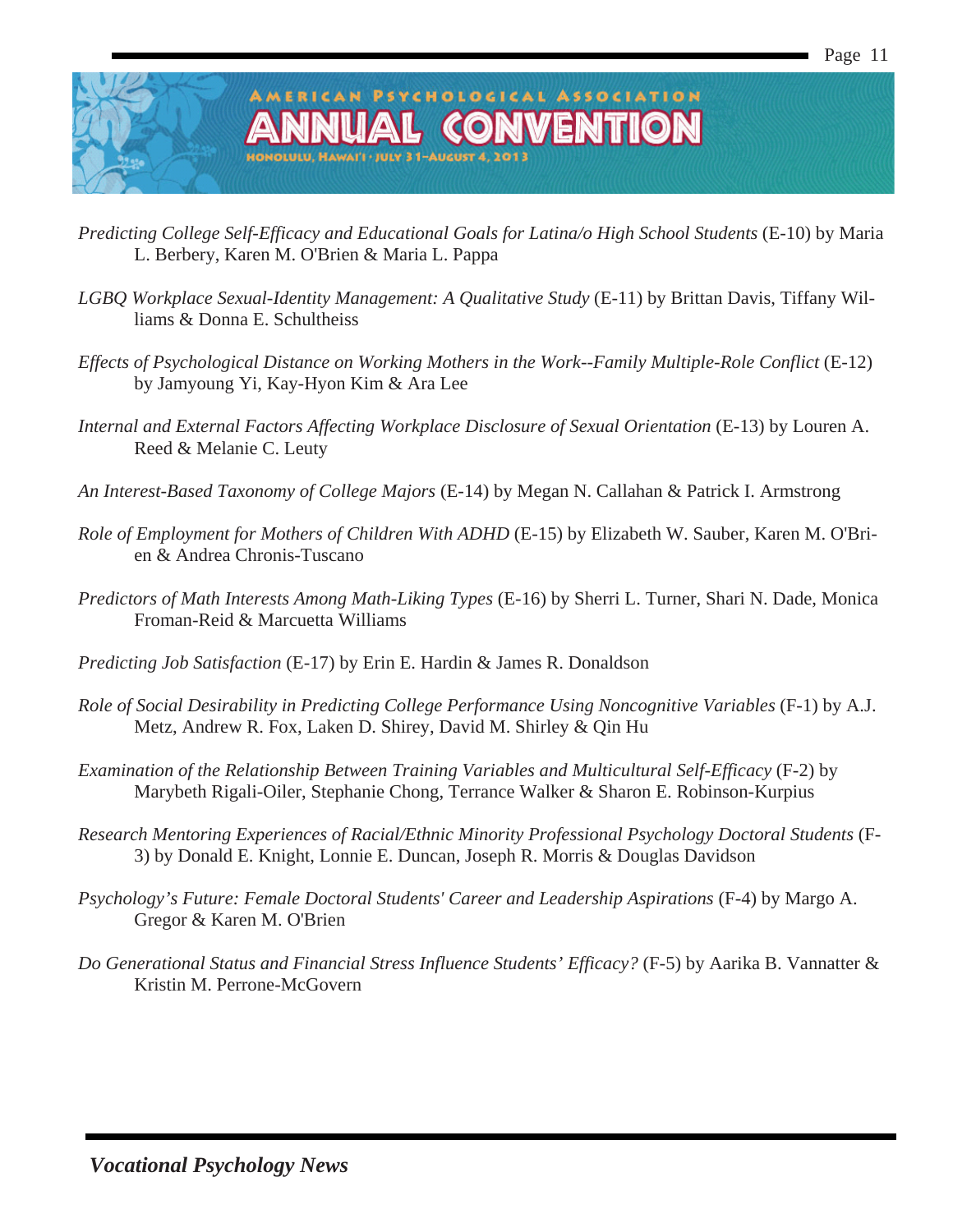

### **Saturday, August 3rd** 12:00PM-1:00PM

### *SVP Reception and Student Poster Session*  Waikiki Beach Marriott Resort & Spa in Salon 1

*Occupational Engagement* by Aaron E. Gates, Thomas S. Krieshok & Thai Le, Daniel Cox

- *Effects of Parent-Adolescent Career Communication styles fit on Adolescent's Career Adaptability in China* by Yi-ling Liu & Zhi-jin Hou
- *The Impact of Parental Attachment on Career Decision Making Self-Efficacy and Commitment to Career Choice* by Mijin Kim
- *Assessing the Effectiveness of an After-School Program to Boost Standardized Test Scores* by Autumn Sanderson & Aris Karagiorgakis
- *Motivational Interviewing as an Adjunct Intervention to an Undergraduate Course in Career and Life Planning* by Erik Clarke, Brittany Stewart & Thomas S. Krieshok

*Student Poster Session & Reception sponsored by* 



**Changing Lives.**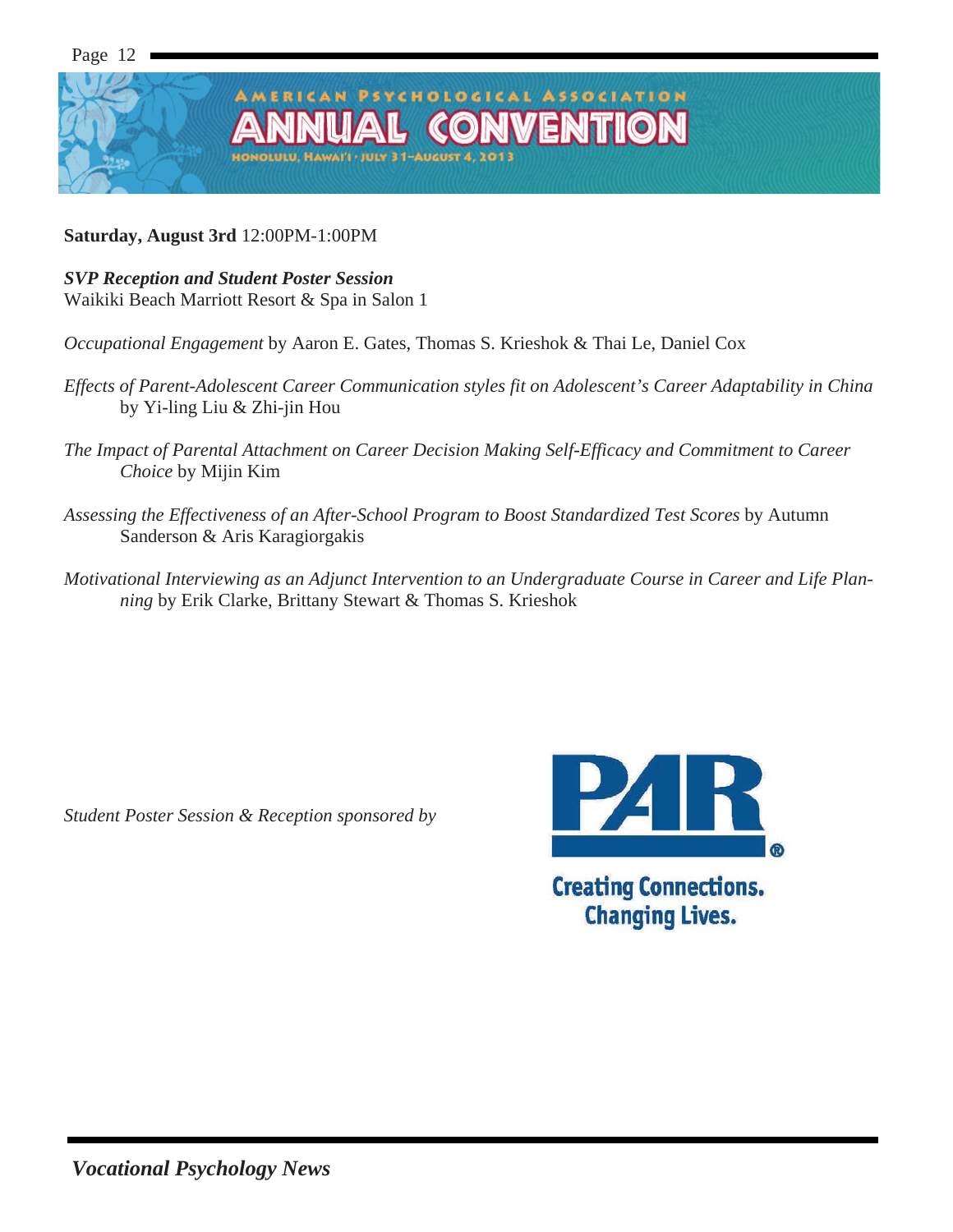### **Forthcoming Conferences**

**3rd Global Conference** 

**The Value of Work** 

**Exploring Critical Issues** 

**Sept 1-3, 2013 Mansfield College, Oxford, UK** 



August 7-10, 2014







8-13 July 2014

# Society for Vocational Psychology 2013 Biennial Conference

*Career Counseling & Development: Rebuilding Hope Through School, Work and Relationships* 



July 15 -16, 2014

University of Coimbra Coimbra, Portugal

A UNESCO World Heritage site

U of Coimbra website: **http://www.uc.pt/** Conference website: Coming soon!

*Vocational Psychology News*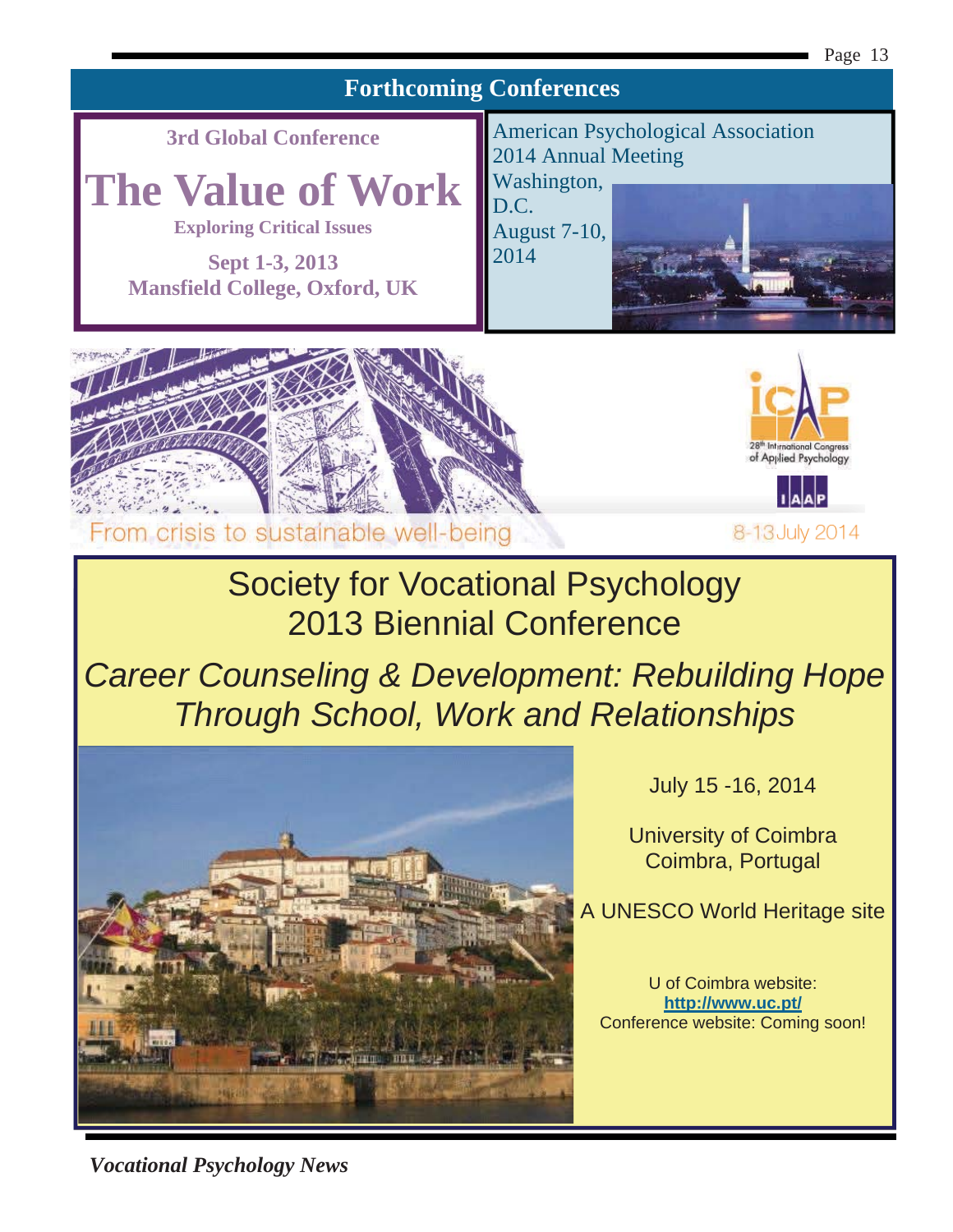### **Forthcoming Conferences**

### **International Conference on Career Counseling and Counseling Psychology Montpellier, FRANCE September 24-27, 2013**

The next International Conference of career counseling, counseling psychology and guidance organized by the IAEVG - International Association for Educational and Vocational Guidance and the ACOP - France will take place from September 24 to 27, 2013 in France, in the heart of Montpellier, with the theme:

**"Career counseling: a human or a citizen's right?"** 



The rich program features

- Keynote speakers from an international level: Mark Savickas (USA), Jean Guichard (France), Peter Plant (Denmark) and Jean-Claude Michéa (France).
- Relevant symposia and Seminars: a Social Justice and Career Counseling seminar, a symposium on Ethics in Counseling, and the first European IAEVG members group seminar.
- Exciting events: We will celebrate the  $60<sup>th</sup>$  anniversary of the first IAEVG seminar which was held in 1953 in Italy, with a surprise show, as well as some musical moments that will be shared during the conference.

While the program is nearly complete, it may be possible to include a few more papers, but hurray as we are finalizing everything soon.

Normal registration is until June 15, however we

are aware that since this information will arrive late, **for members of SVP we will accept normal fees until August 15.** 

If you are interested, do not worry if it is after the normal registration deadline (June 15). The amount posted on our website will be automatically the



highest price. Therefore, when you make your registration online in "Establishment or Organization" add: "/ SVP and your membership number." We will accept normal fees from each SVP member until August 15.

Please book your accommodation as early as you can. Montpellier is a city where many conferences and events are organized, especially in September.

For more information see the conference Website, now online: http://ciom2013.ac-montpellier.fr/

The website will be updated regularly. We encourage you to consult it periodically to inform yourself about the committee's continuing work.



We are looking forward to welcoming you in Montpellier

Suzanne BULTHEEL Conference Chair Secretary General of the IAEVG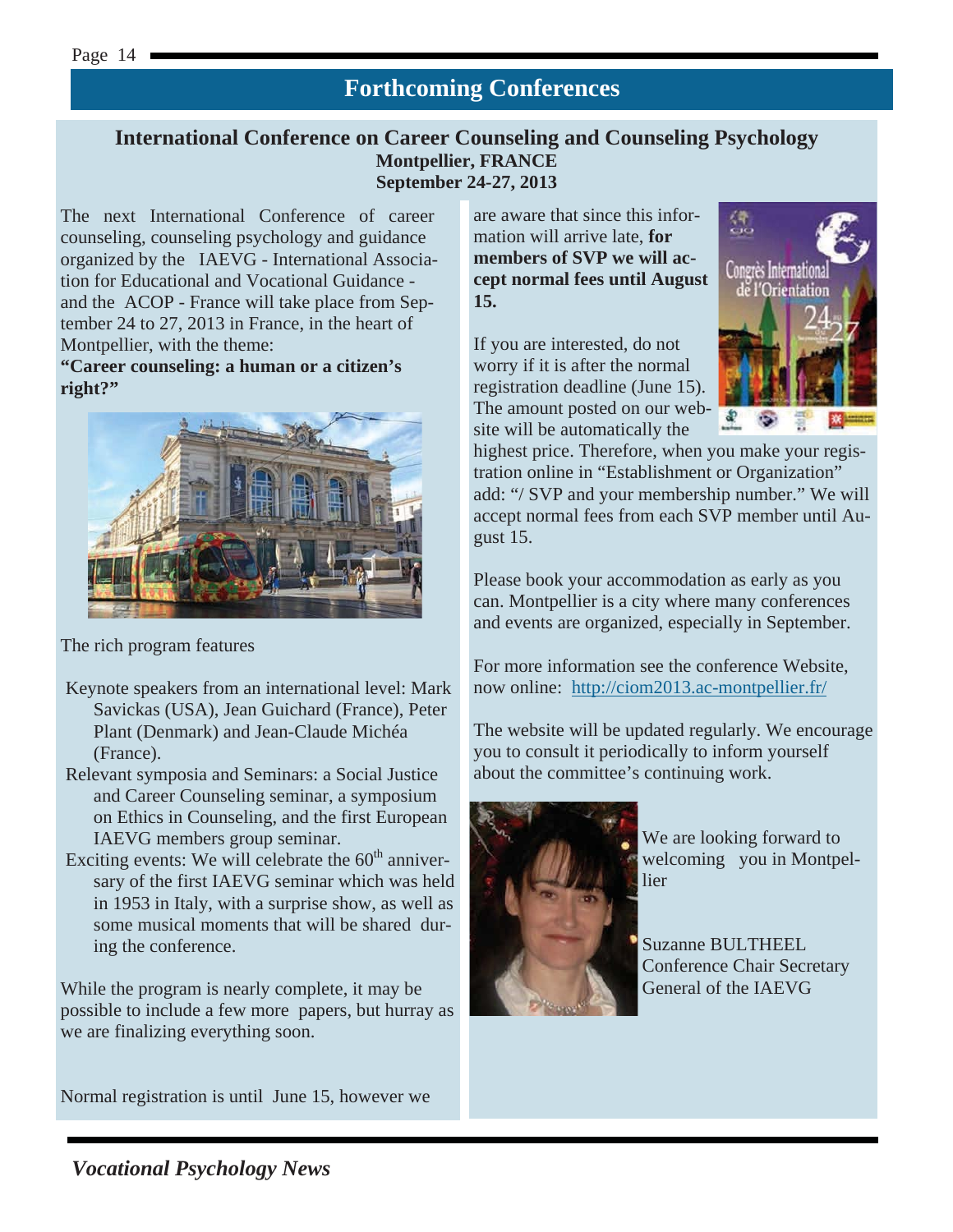

*Section Member News and Notes* 



### *Happy Birthday SVP!!!*

August 2013 is the 25th anniversary of the Society for Vocational Psychology. Fourteen individuals met at the 1988 APA conference to found the Vocational Behavior and Career Intervention SIG (renamed SVP 9 year later. Within six month the SIG had 112 members. The SIG was part of Leo Goldman's initiative as President of Division 17. Dr. Goldman envisioned a group of ISGs as a way of making new professionals feel welcome in Division 17 by providing space for them to interact with colleagues on topics of their interest. Goldman invited Ed Watkins to recruit chairs to establish a set of SIGs. Watkins assigned Mark Savickas the task of organizing a career SIG. A core group of vocational psychologists met and accepted the name for the SIG that was proposed by Arnie Spokane. Among the first members, a core group was especially active:that first year: Linda Subich, Nadya Fouad, Judy Chartrand, David Blustein, Arnie Spokane, and Tom Kreishok. The original goal of the SIG was to reinvigorate career counseling within Division 17.



The American Council on Education (ACE), announced today that Paul Gore, Associate Professor of Educational Psychology and Director of Institutional Analysis has been named an ACE Fellow for academic year 2013-14. The ACE Fellows Program is designed to strengthen institutions and leadership in American higher education by identifying and preparing promising senior faculty and administrators for responsible positions in college and university administration.



SVP Member Donna Schultheiss is now the Associate Dean of the College of Graduate Studies at Cleveland State University. Congratulations Donna!

# **APPLIED** PSYCHOLOGY



The IAAP Counseling Psychology Division (16) Executive Committee, led by Jean Guichard from INETOP, has been working closely with the program committee for the 2014 IAAP Congress in Paris. We have successfully nominated a few transversal speakers (e.g., Barry Chung) and recruited our five candidates for Divisional Invited Addresses.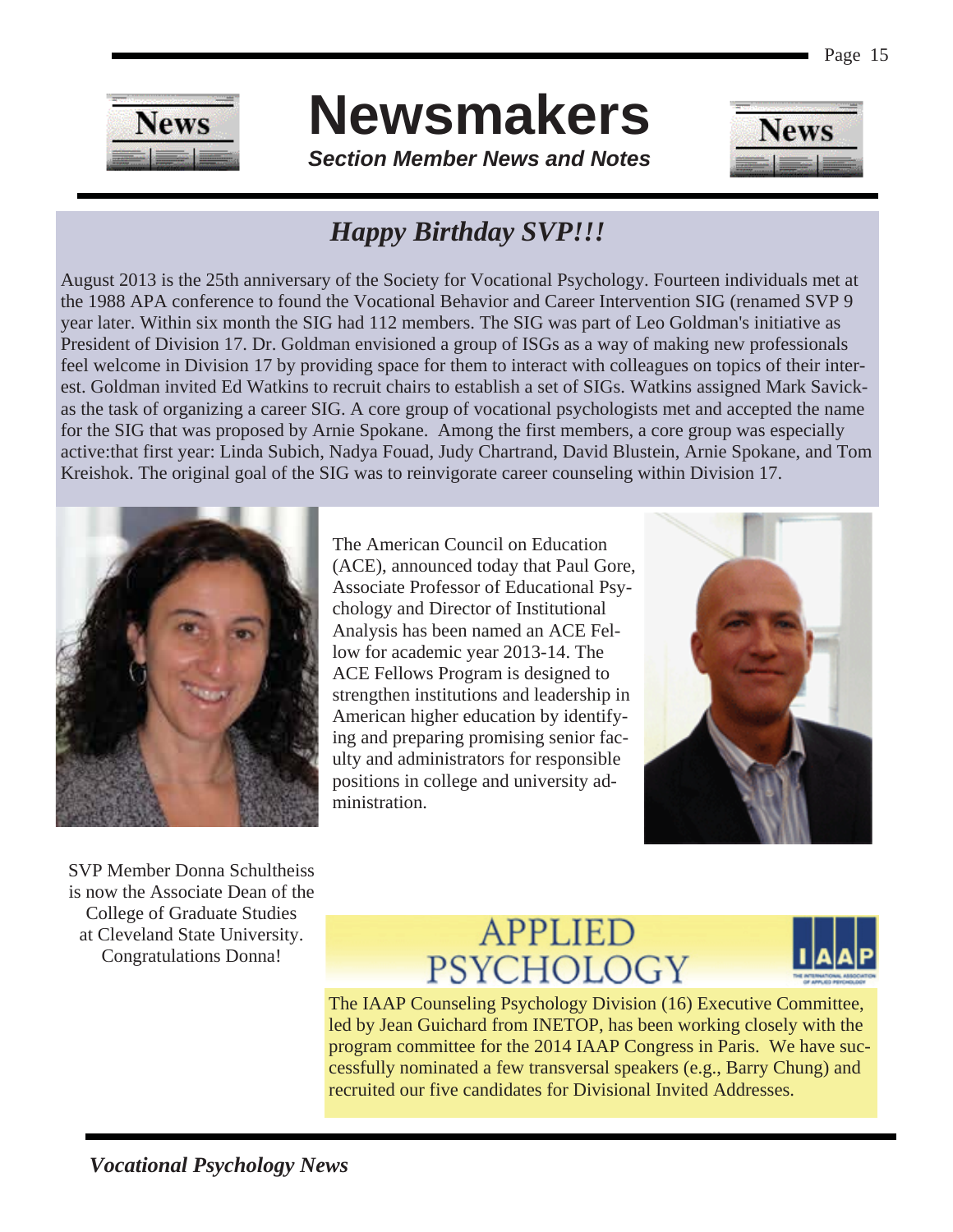

# **Newsmakers**  *Section Member News and Notes*



### New Student Representative to the SVP Executive Board



Colleen McCarthy is a second year doctoral student in the Counseling Psychology Program at the University of Oregon. Her background includes the dissemination of career development and career counseling services to college students at both UT Austin, where she served as a career coach at the UT Austin Liberal Arts Career Center, and the University of Oregon, where she serves as a career counselor at the Career Center. During her first year in the latter position she contributed to the development and implementation of several new career services and programs designed to reach out to more students. Colleen has co-authored a book chapter, a journal article, and several peer-reviewed conference presentations (including an international presentation) that included investigations of job satisfaction, job turnover, job stress and coping, and multicultural

competence with teachers. Colleen is passionate about using career counseling as a gateway to services for ethnic minority college students, and examining what processes career counselors can use to facilitate students' access to and utilization of a broader range of academic and health services. We welcome Colleen the SVP Executive Board.

The University of Buenos Aires, upon recommendation of the Faculty of Psychology, has named Professor **Jean Guichard** a Doctor Honoris Causa in recognition of his excellent research on construction of the self, social cognition, future time perspective, and career development. In conferring the honorary doctorate, Rector Rubin Eduardo Hallu cited Professor Guichard's exemplary career at the University of Lille and at the Sorbonne in France as well his role as an Invited Professor at the University of Wroclaw in Poland. The Rector particularly highlighted Professor Guichard's outstanding work during his years as Director of the National Institute for the Study of Work and Career Counseling at the National Conservatory of Applied Psychology in Paris, France. Professor Guichard had previously received honorary doctorates from University of East Finland and University of Lisbon in Portugal. Professor Guichard currently serves as a Class Exceptional University Professor in Psychology at the National Conservatory of Applied Psychology (CNAM), France. He is also Treasurer for the Counseling Psychology Division (16) in IAAP.

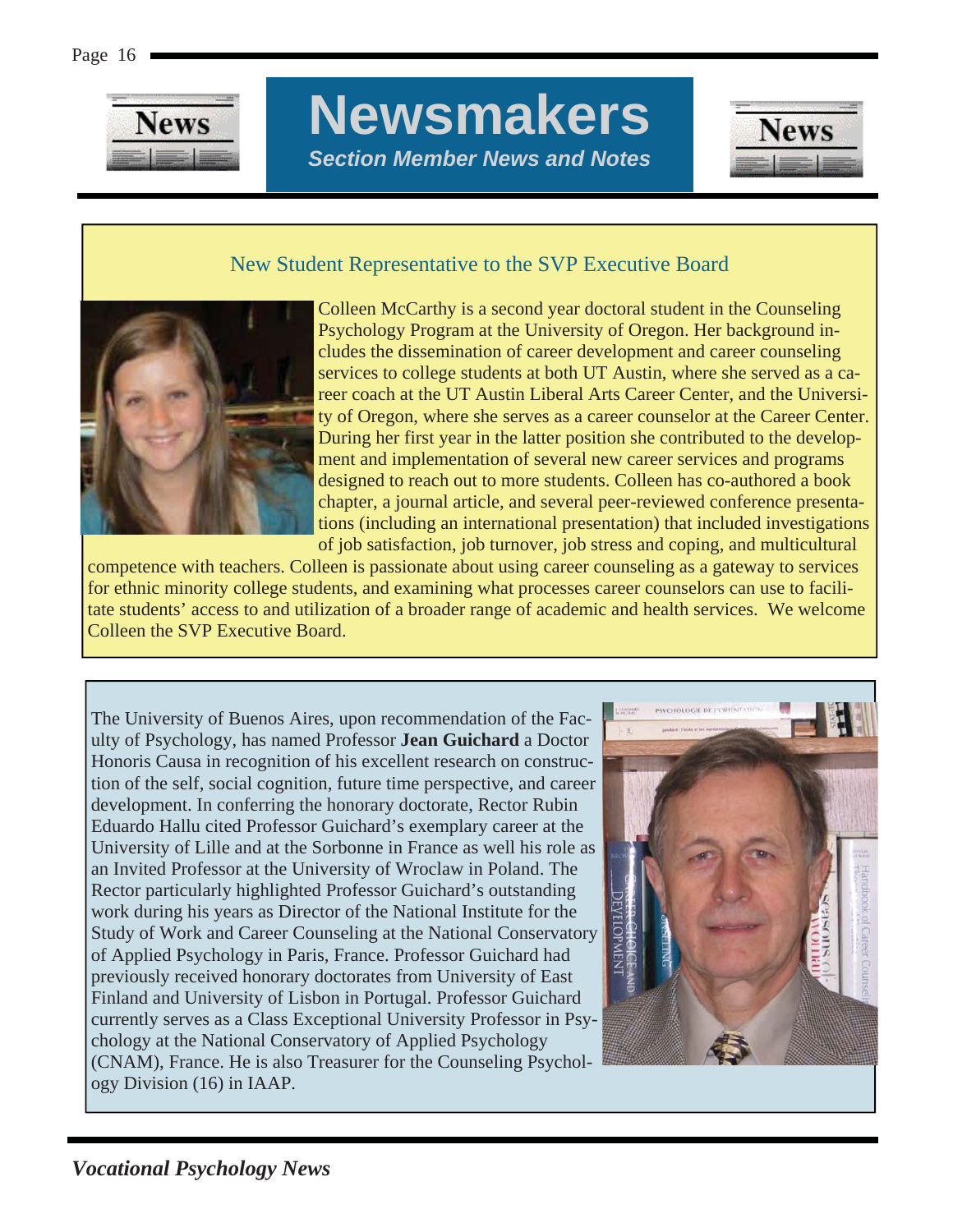

*Section Member News and Notes* 



### **Career Studies**

Edited by Kerr Inkson University of Waikato and and by Nerr misson Driversit<br>ark Savickas Northeastern O<br>llege of Medicine

#### **III** Four-Volume Set

3-1-4462-4705-1) Price £6

**SSAGE** 

The Network for Innovation in Career Guidance and Counselling in Europe (NICE), chaired by Christiane Schiersmann at Heidelberg University, has published the *NICE Handbook for the Academic Training of Career Guidance and Counselling Professionals.*  The Handbook, published in 2012 by Heidelberg University, is a joint production of 40 partners in a European academic network partly funded by the European Commission. The Handbook presents arguments for training career counselors in higher education institutions, a vision of which core competencies they will need in the future, and a framework for designing and developing degree programmes in career guidance and counseling.

Kerr Inkson and Mark Savickas have edited a four volume set of books entitled *Career Studies* for the SAGE Library in Business and Management. The set contains 65 major works that have had exceptional impact and influence in multidisciplinary understandings of the concept of career. The materials come from previously- published journal articles and book chapters in both organizational and vocational psychology. The four volumes are entitled: *Foundations of Career Studies, Careers in Context, Careers as a Human Experience,* and *Careers in Practice.* 

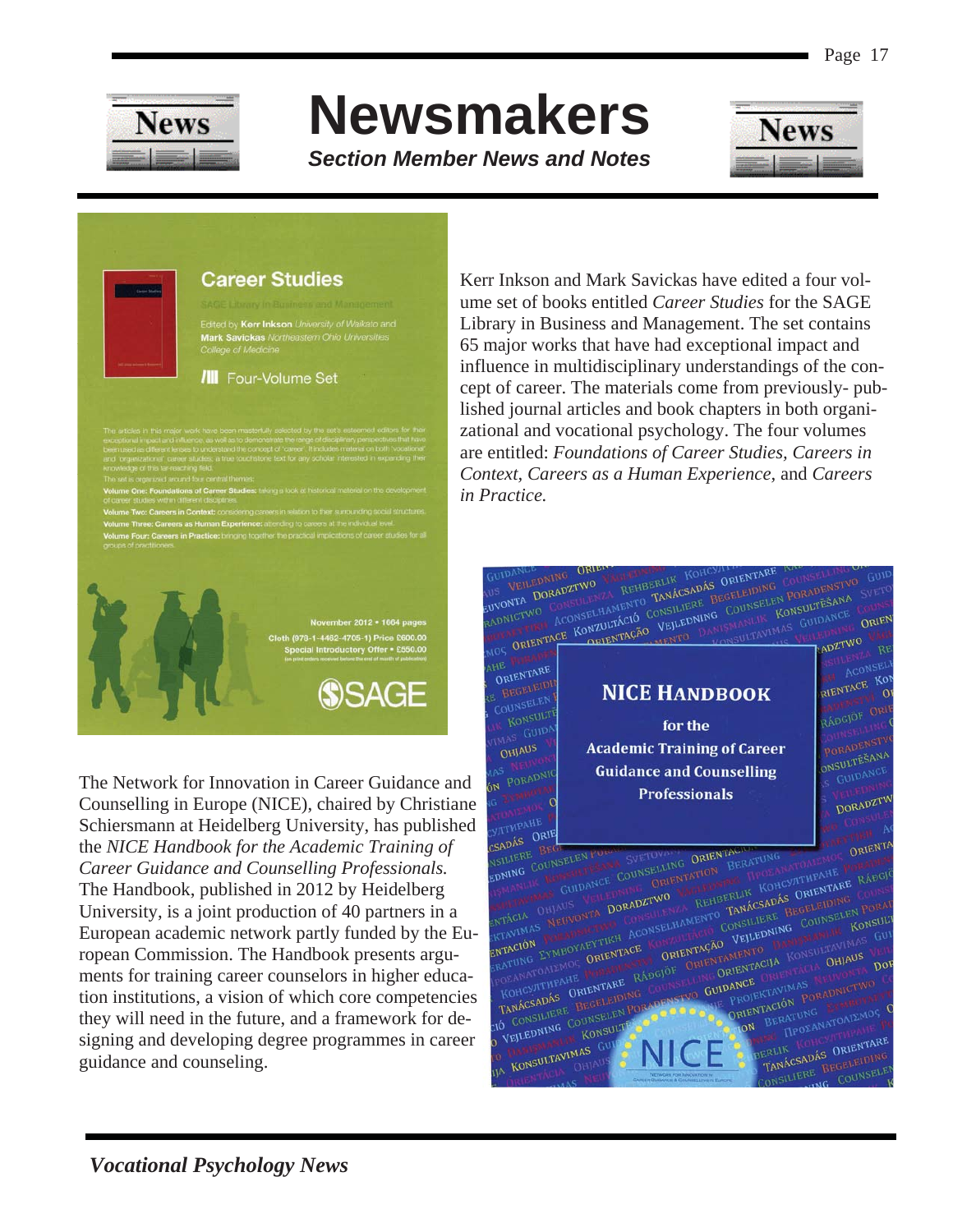

*Section Member News and Notes* 



PURPOSE **AND MEANING** IN THE WORKPLACE

> **Additional Cost** Bryan J. Dik, Zinta S. Byrne, and Michael F. Steger

SVP Members Peter McIlveen and Donna Schultheiss recently published a new book entitled *Social Constructionsism in Vocational Psychology and Career Development.* This book features chapters by Graham Stead, Richard Young, Hanoch Flum, Rachel Gali Cinamon, and Mary Sue Richardson.

Bryan Dik, Zinta Byrne & Mike Steger have published a new book entitled *Purpose and Meaning in the Workplace.* This interdisciplinary book features chapters by Paul Hartung, Bob Lent, and Jo-Ida Hansen.

### *EXPERIE BRUCED FREEM & SERVES*

Social Constructionism in Vocational **Psychology and Career Development** 

Peter NcThwen and Donna E. Schultheiss (Eds.)

Sense in the sense

*Vocational Psychology News*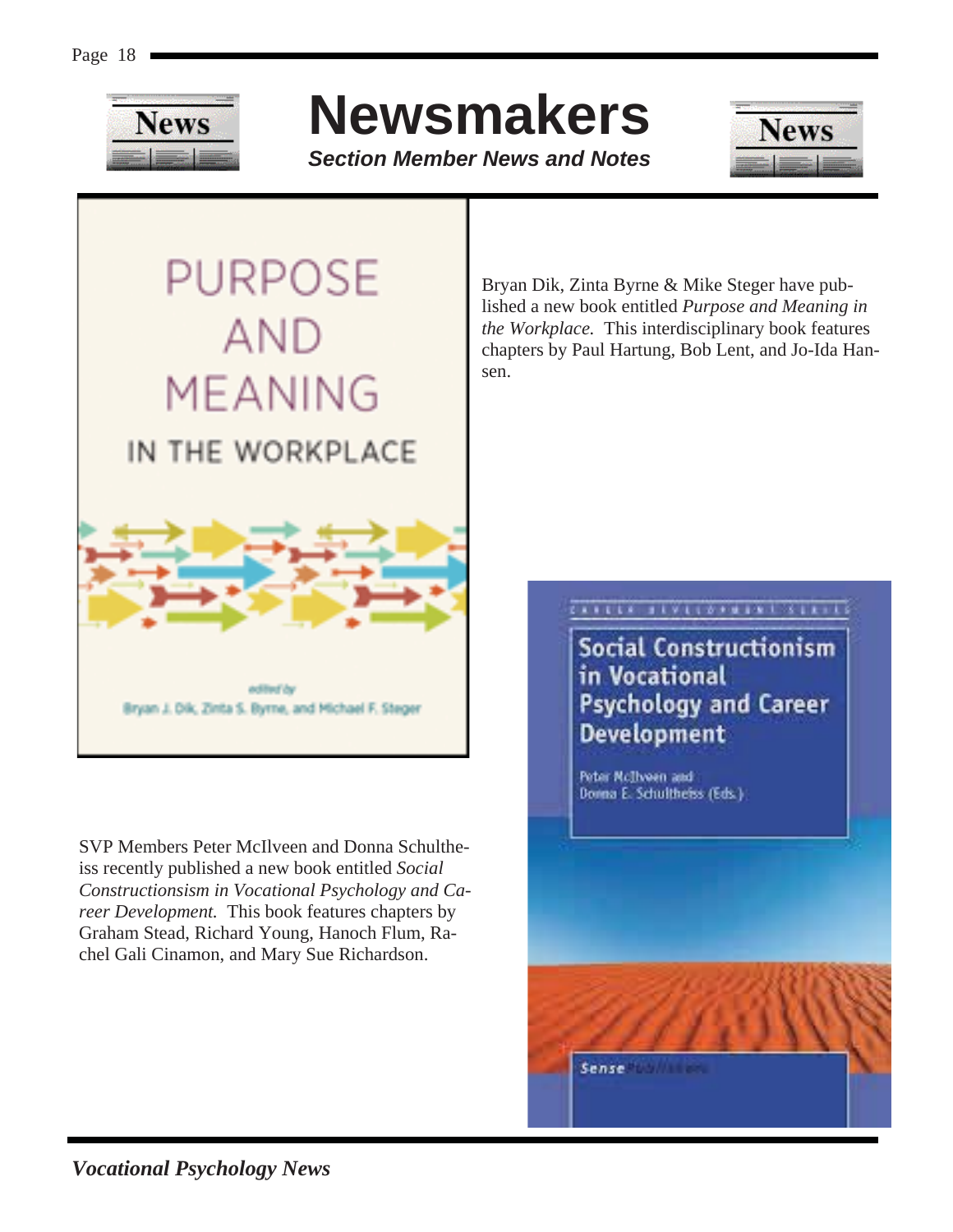

*Section Member News and Notes* 





The Counsellogical Association of Poland was founded in Wroclaw on February 24, 2011. In 2012, they published the first two issues of a bilingual journal (Polish and English) entitled *Studia Poradoznaweze/Journal of Counsellogy.* The word "counsellogy" means the study of the counseling process. The first editor is Alicja Kargulowa. Website is http://www.dsw.edu.pl

Kęstutis Pukelis Dean of Social Sciences faculty at Vytautas Magnus University in Lithuania is editor of the new bilingual journal (Lithuanian and English) entitled *Karjeros Projektavimas: Tyrimai ir Konsultavimas* (Career Designing: Research and Counselling).

# **Studia** 2012 **Poradoznawcze**

## **Journal** 2012 of Counsellogy



WYDAWNICTWO NAUKOWI<br>Dolnośląskiej Szkoły Wyższe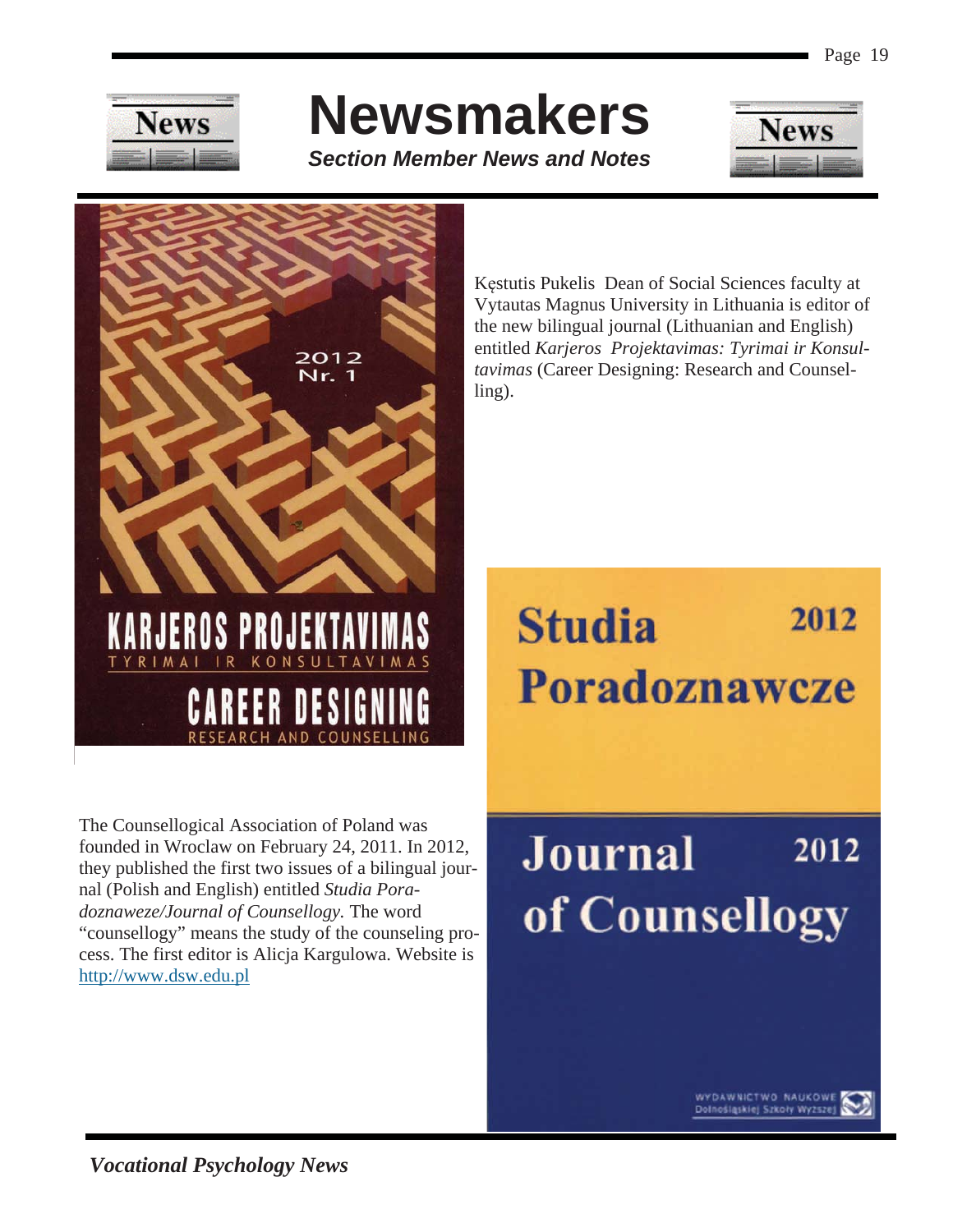### **Journal Spotlight**

### *Journal of Career Assessment*



**Volume 21, Issue 4, 2013** 

*Development and Initial Validation of the Willingness to Compromise Scale* by Serena Wee

*Attachment and Autonomy in the Workplace: New Insights* by Hadassah Littman-Ovadia, Lior Oren & Shiri Lavy

Comparison of the Effectiveness of Two Assessment Feedback Models in Reducing Career Indecision by Gregory N. Essig & Kevin R. Kelly

*Revisiting the Academic Hardiness Scales: Revision and Revalidation* by Peter A. Creed, Elizabeth Conlon & Kamal Dhaliwal

*Career Decision Making, Stability and Actualization of Career Intentions: The Case of Entrepreneurial Intentions* by Andreas Hirschi

*Development of the Reasons for* 

*Entrepreneurs' Retirement Decision Inventory (RERDI) and Preliminary Evidence of its Psychometric Properties in a French Sample* by Séverine Chevalier, Evelyne Fouquereau, Nicolas Gillet& Virginie Demulier

*Social Cognitive and Cultural Orientation Predictors of Well-Being in Asian American College Students* by Kayi Hui, Robert W. Lent & Matthew J. Miller

*Gender Differences in Expressed Interests in Engineering-related Fields: ACT 30 year Data Analysis, Identified Trends, and Suggested Avenues to Reverse Trends* by E. Tiffany Iskander, Paul Gore, Cindy Furse & Amy Bergerson

*The Impact of Economic Perceptions on Work-related Decisions* by Nadya A. Fouad, Jane P. Liu, Elizabeth W. Cotter & India Gray -Schmedlin

*Predicting Occupational Congruence: Self-Regulation, Self-Efficacy and Parental Support* by Aharon Tziner, Lior Oren & Ariel Caduri

*A Psychometric Evaluation of the Career Decision Self-Efficacy Scale-Form with Turkish University Students* by Aysenur Büyükgöze-Kavas

### *Journal of Career Development*



### **Volume 40, Issue 4, 2013**

*Approaches to Learning at Work: Investigating Work Motivation, Perceived Workload, and Choice Independence* by Eva Kyndt, Elisabeth Raes, Filip Dochy & Els Janssens

*Career Development Among First-Year College Students: College Self-Efficacy, Student Persistence, and Academic Success* by Stephen L. Wright, Michael A. Jenkins-Guarnieri & Jennifer L. Murdock

*What Makes Protégés Take Mentors' Advice in Formal Mentoring Relationships?* by SuJin Son & Do-Yeong Kim

*Applications of Motivational Interviewing in Career Counseling: Facilitating Career Transition* by Kevin B. Stoltz & Tabitha L. Young

*Connecting the Forgotten Half: The School-to-Work Transition of Noncollege-Bound Youth* by Thomson J. Ling & Karen M. O'Brien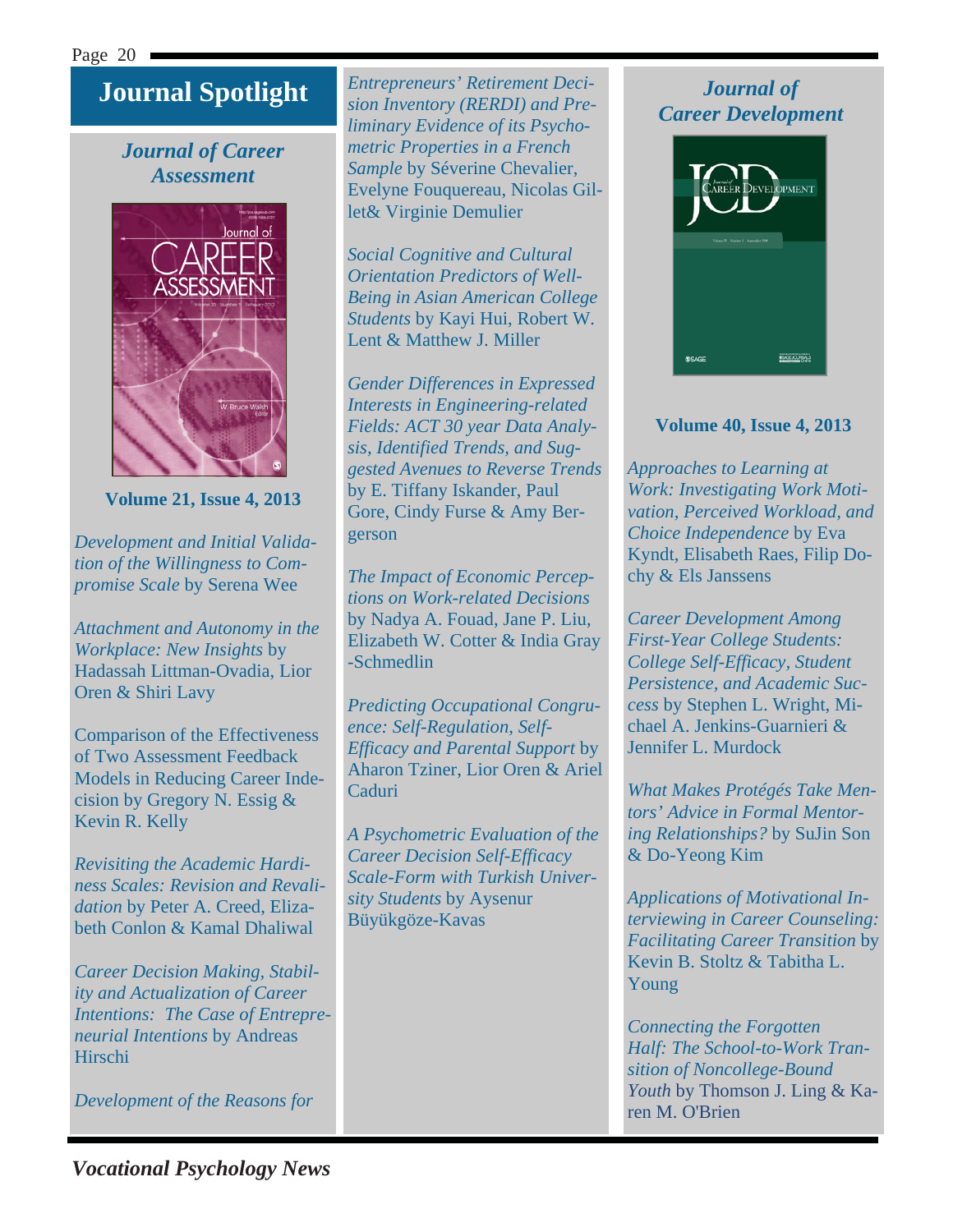### *Journal of Vocational Behavior*



### **Volume 83, Issue 2, 2013**

*Disentangling Stability and Change in Job Resources, Job Demands, and Employee Well-Being — A Three-Wave Study on the Job-Demands Resources Model* by Rebecca Brauchli, Wilmar B. Schaufeli, Gregor J. Jenny, Désirée Füllemann & Georg F. Bauer

*Individual and Career Adaptability: Comparing Models and Measures* by Armanda Hamtiaux, Claude Houssemand & Pierre Vrignaud

*From Anchors to Orientations: Towards a Contemporary Theory of Career Preferences* by Ricardo Rodrigues, David Guest & Alexandra Budjanovcanin

*Hostility and Unemployment: A Two-Way Relationship?* by Christian Hakulinen, Markus Jokela, Mirka Hintsanen, Laura Pulkki-Råback, Marko Elovainio, Taina Hintsa, Nina Hutri-Kähönen, Jorma Viikari, Olli T. Raitakari & Liisa Keltikangas-Järvinen

*Experience of Work-Related Flow: Does High Decision Latitude Enhance Benefits Gained from Job Resources?* by Anna-Carin Fagerlind, Maria Gustavsson, Gun Johansson & Kerstin Ekberg

*General Mental Ability as Moderator of Personality Traits as Predictors of Early Career Success* by Jose-Manuel de Haro, Juan-Luis Castejón & Raquel Gilar

*Antecedents and Consequences of Employee Organizational Cynicism: A Meta-Analysis* by Dan S. Chiaburu, Ann Chunyan Peng, In-Sue Oh, George C. Banks & Laura C. Lomeli

*Daily Affect Spillover from Work to Home: Detachment from Work and Sleep as Moderators* by Sabine Sonnentag & Carmen Binnewies

*How Time and Perceptions of Social Context Shape Employee Absenteeism Trajectories* by Silvia Dello Russo, Mariella Miraglia, Laura Borgogni & Gary Johns



### *Career Development Quarterly*



*Volume 61, Issue 2, 2013* 

*Variables Affecting Readiness to Benefit From Career Interventions* by James P. Sampson, Mary-Catherine McClain, Elisabeth Musch & Robert C. Reardon

*Evaluating FOCUS-2's Effectiveness in Enhancing First-Year College Students' Social Cognitive Career Development* by David M. Tirpak & Lewis Z. Schlosser

*An Emergent Phenomenon of American Indian Secondary Students' Career Development Process* by Stephen V. Flynn, Kelly J. Duncan & Lori L. Evenson

*Cross-Cultural Comparison of the Effects of Optimism, Intrinsic Motivation, and Family Relations on Vocational Identity* by Yun-Jeong Shin & Kevin R. Kelly

*Academic Support Services and Career Decision-Making Self-Efficacy in Student Athletes* by Gary N. Burns, Dale Jasinski, Steve Dunn & Duncan Fletcher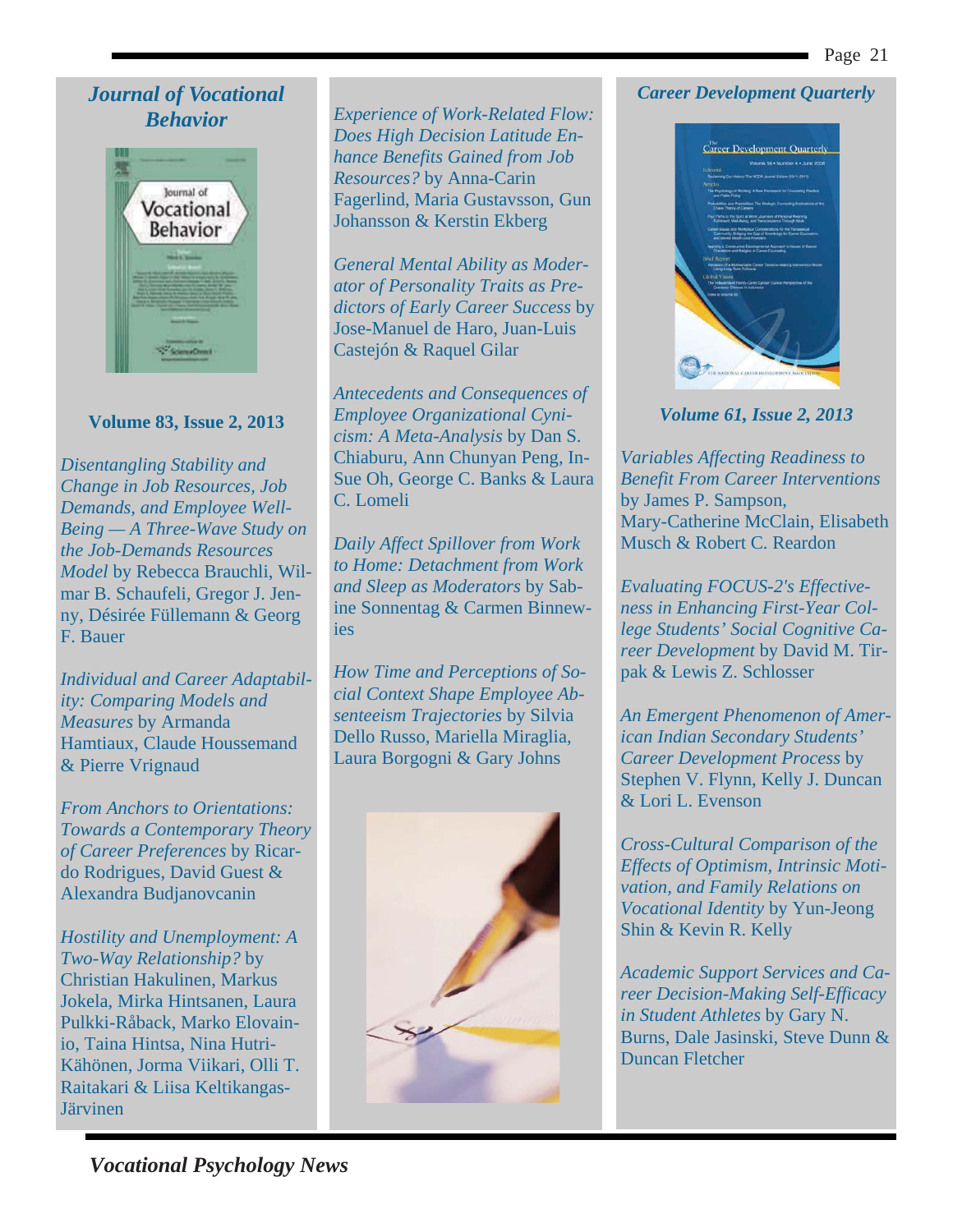*The Economic Value of Career Counseling Services for College Students in South Korea* by Bo Young Choi, Ji Hee Lee, Areum Kim, Boram Kim, Daeyeon Cho & Sang Min Lee

*Two Tools Shaping NCDA's Place* by Rich Feller & Dale Furbish

*Computer-Assisted Career Guidance Systems: A Part of NCDA History* by JoAnn Harris-Bowlsbey

*The NOICC/SOICC Network: Policy, Programs, and Partners, 1976– 2000* by Juliette N. Lester, James Woods & Burton L. Carlson

### by Eric Thiébaut

*Preparing Ex-Offenders for Work: Applying the Self-Determination Theory to Social Cognitive Career Counseling* by Kaprea F. Johnson

*A Review of "Learning Outcomes Assessment Step-by-Step: Enhancing Evidence-Based Practice in Career Services"* by Lynette A. Reid

### *Australian Journal of Career Development*

*Supervision in the Helping Professions: Making the Case for Support and Supervision for Career Counsellors* by Jane Westergaard

*Parents' Occupation and Difficult Childhood Experiences of Managers* by Oshrit Kaspi-Baruch

*Using Documentary to Explore the Interwoven Strands of Self-Concept and Happiness through Work: Findings and Reflections* by Gina **Haines** 

*Location, Timing, and Flexibility: Positioning Inclusivity in Higher Education Career Services* by Andrea Simpson & Kerry Ferguson

### *Journal of Employment Counseling*



### *Volume 50, Issue 2, 2013*

*Identification of Workplace Dress by Low-Income Job Seekers* by Diana Saiki

*Green Construction and Energy Training Program for At-Risk Individuals: A Case Study* by Carla Lopez del Puerto & Adrienne **Crowson** 

*Psychological Components of Responses to Interest Inventory Items*



### *Volume 22, Issue 1, 2013*

*Influence of Clients' Personality and Individual Characteristics on the Effectiveness of a Career Counselling Intervention* by Sarah D Stauffer, Sophie Perdrix, Jonas Masdonati, Koorosh Massoudi & Jerome Rossier

*Best Practices in Career Education and Development in New Zealand Secondary Sschools* by Dale Furbish & Lynette Reid